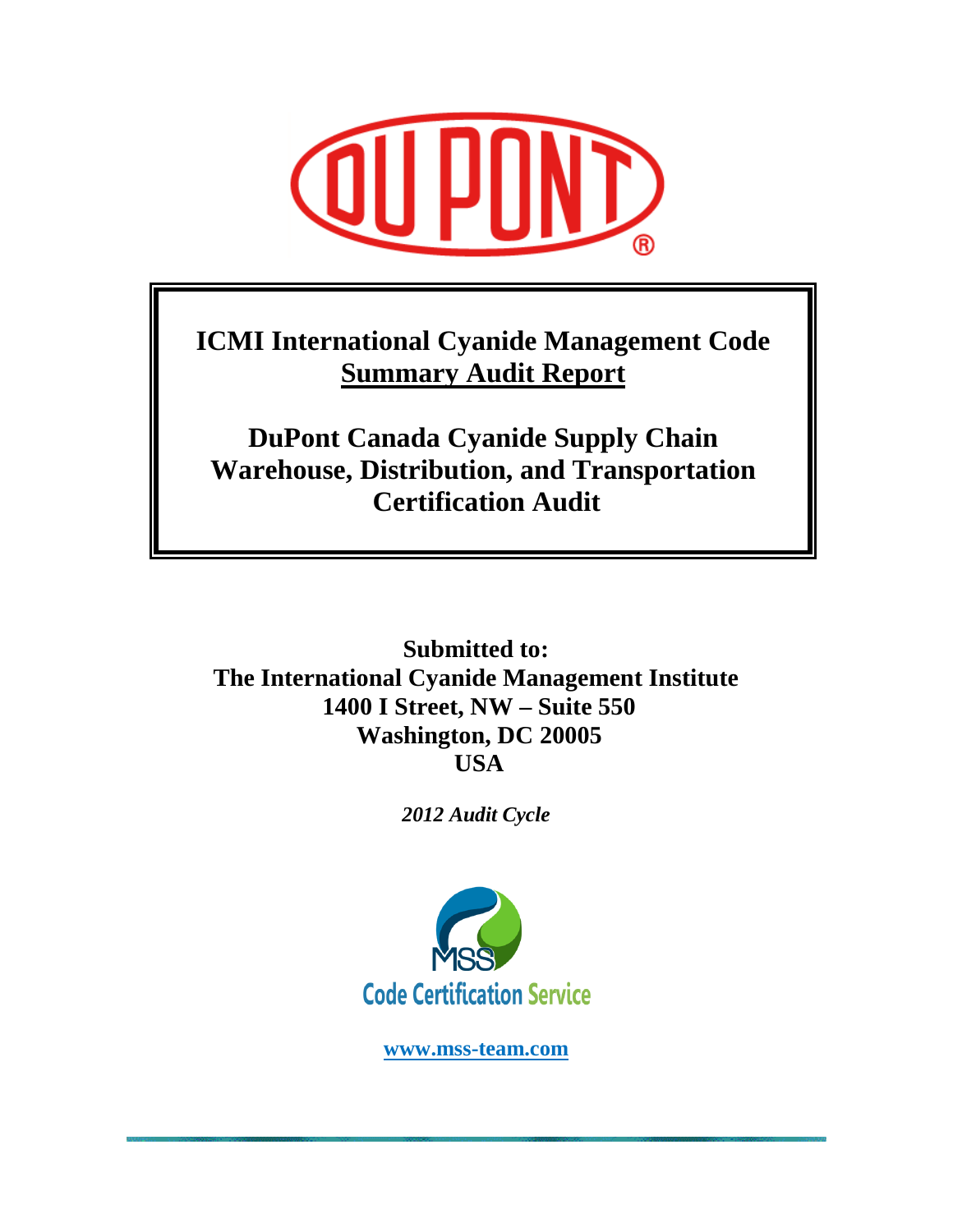

# **Table of Contents**

| Description of the DuPont Pointe Claire Distribution Centre Warehouse Operation  4     |
|----------------------------------------------------------------------------------------|
|                                                                                        |
|                                                                                        |
|                                                                                        |
|                                                                                        |
| DuPont Pointe Claire Distribution Centre Warehouse Certification Audit Results 7       |
| 1. OPERATIONS: Design, construct and operate cyanide production facilities to prevent  |
| release of cyanide.<br>7                                                               |
| 2. WORKER SAFETY: Protect workers' health and safety from exposure to cyanide 10       |
| 3. MONITORING : Ensure that process controls are protective of the environment 13      |
| 4. TRAINING: Train workers and emergency response personnel to manage cyanide in a     |
|                                                                                        |
| 5. EMERGENCY RESPONSE: Protect communities and the environment through the             |
|                                                                                        |
|                                                                                        |
|                                                                                        |
| 1. TRANSPORT: Transport cyanide in a manner that minimizes the potential for accidents |
| 19<br>and releases.                                                                    |
| 2. INTERIM STORAGE: Design, construct and operate cyanide trans-shipping depots and    |
|                                                                                        |
| 3. EMERGENCY RESPONSE: Protect communities and the environment through the             |
|                                                                                        |

DuPont Canada Supply Chain  $\frac{\sqrt{1-\frac{1}{2}}\sqrt{1-\frac{1}{2}}}{\frac{1}{2}}$  November 27, 2012<br>Name of Operation Signature of Lead Auditor Date

Signature of Lead Auditor Date Page 1 of 26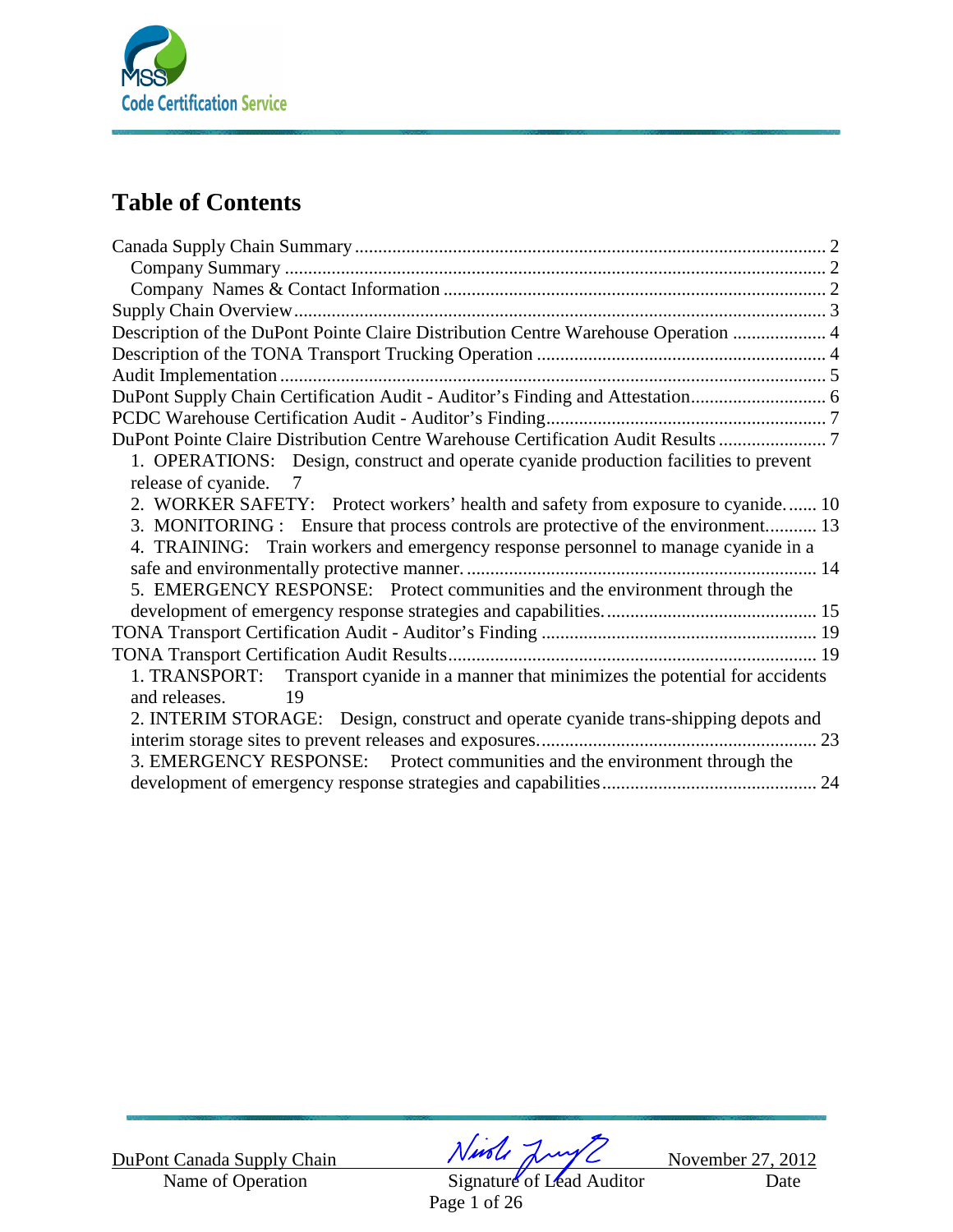

# **Canada Supply Chain Summary**

# *Company Summary*

*Company Names & Contact Information* 

|                     | DuPont Corporation - Canada Supply Chain |
|---------------------|------------------------------------------|
| Name of Operations: | Wilmington, Delaware                     |
|                     | USA                                      |
|                     |                                          |
|                     |                                          |

Name and contact information for DuPont Contact:

Pointe Claire Distribution Centre Location

Donald Jeffery Cyanide Business Global Product Stewardship Manager Email: Donald.W.Jeffery@USA.dupont.com Tel. (623) 444-2989

6000 autoroute Transcanadienne Pointe Claire, QC H9R 1B9 Tel. (514) 697-8840

HQ Offices: 1415 Bonhill Road Unit 16 & 17 Mississauga, ON L5T1R2

TONA Trucking Operation

Warehouse Dispatch Location: 6000 autoroute Transcanadienne Pointe Claire, QC H9R 1B9 Tel. (514) 697-8846

DuPont Canada Supply Chain  $\sqrt{M\sqrt{L}}$  November 27, 2012

Name of Operation Signature of Lead Auditor Date Page 2 of 26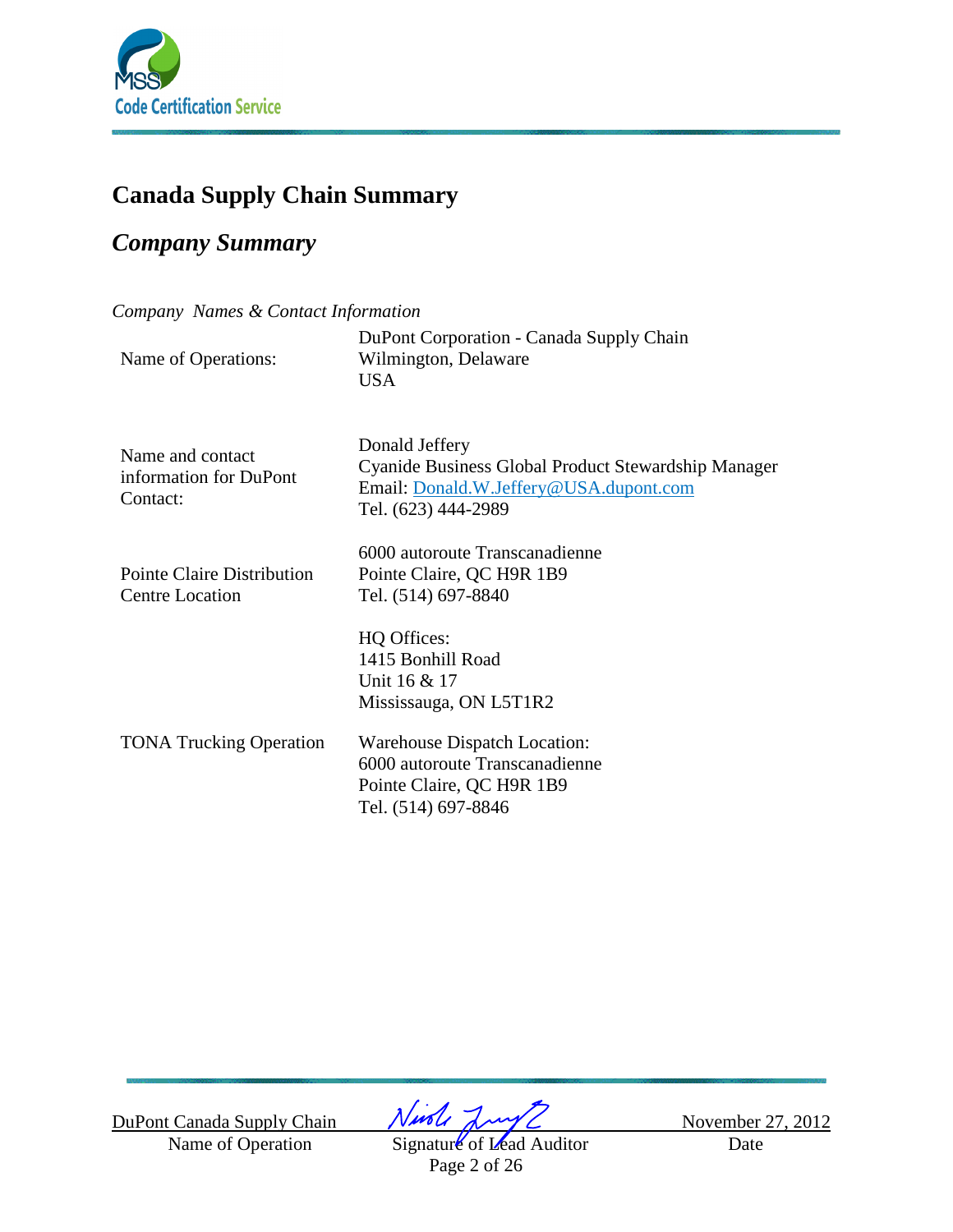

# **Supply Chain Overview**

E.I. DuPont de Nemours and Company, Inc. (DuPont) is a science-based company operating in more than 70 countries. DuPont offers a wide range of products and services for markets including agriculture, nutrition, electronics, communications, safety and protection, home and construction, transportation and apparel.

DuPont was one of the original 14 International Cyanide Management Code (ICMC) signatory companies announced on November 3, 2005. As such, DuPont made the commitment to obtain ICMC certification for its Memphis Solid Cyanide Plant and its Warehouse operations. DuPont was the first Cyanide Producer in the world to achieve certification in June 2006 and the operation was re-certified in 2009 and in 2012.

DuPont produces sodium cyanide for use in the gold mining sector at the Memphis, Tennessee plant in the United States. DuPont maintains several cyanide distribution terminals and delivers solid and liquid cyanide to mining customers throughout the world. Cyanide that is distributed through the Canada Supply Chain is brought in from Memphis and from an ICMC Certified Signatory Co-Producer in Europe. The sodium cyanide that is sold to gold mining customers is packaged in 1 ton bag/box packaging and is stored in Pointe Claire, Quebec, Canada (outside of Montreal) prior to being distributed to customers in Canada. The Pointe Claire Distribution Centre (PCDC) is owned by DuPont and is operated by the Huron Services Group. The cyanide is shipped out of the PCDC via truck. The trucking company is TMH Logistics, operating as TONA Transport (TONA). TONA is also owned by the Huron Services Group.

The DuPont Canada Supply Chain for sodium cyanide consists of warehousing activities at the DuPont Pointe Claire Distribution Centre (PCDC) and the TONA trucking operations based out of the PCDC facility. DuPont, PCDC, and TONA personnel were included in this ICMC Certification Audit. PCDC and TONA underwent full on-site ICMC audits and were found to be in full compliance with ICMC requirements. Cyanide arrives directly to the warehouse via rail (a DuPont ICMC Certified Supply Chain – August 2010) and via truck (TONA) from the Port of Montreal (DuPont Global Ocean Supply Chain – August 2010). Confirmation was made that DuPont performed the Due Diligence evaluation of the Port of Montreal, as per standard internal procedures. This on-site Due Diligence evaluation was conducted by DuPont personnel in June 2011. Port operations were found to be acceptable and to be in alignment with ICMC requirements.

DuPont Canada Supply Chain  $\sqrt{M\sqrt{L}}$  November 27, 2012

Name of Operation Signature of Lead Auditor Date Page 3 of 26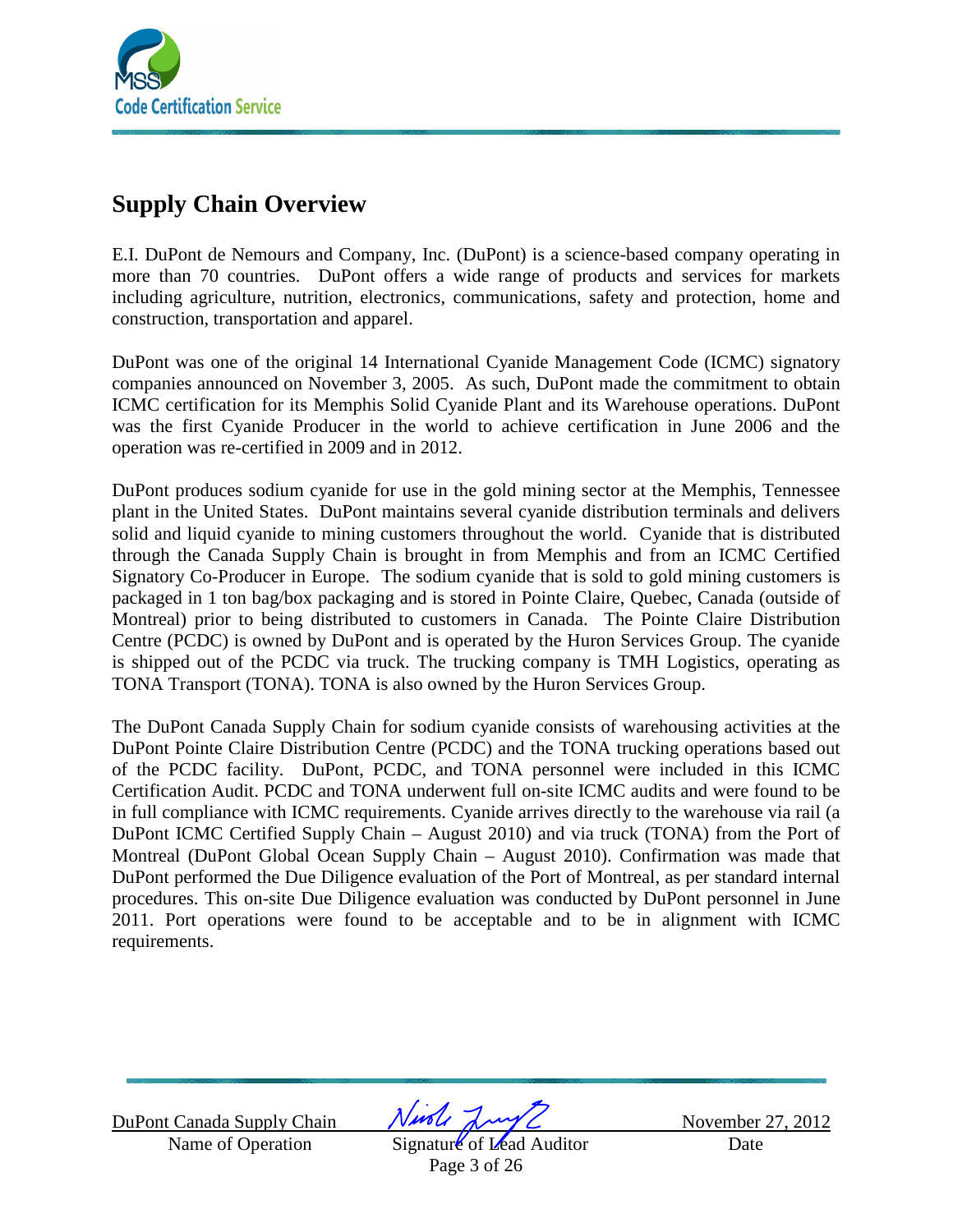

# **Description of the DuPont Pointe Claire Distribution Centre Warehouse Operation**

The warehouse evaluated during this audit is located in Pointe Claire, Quebec, Canada. The DuPont Pointe Claire Distribution Centre (PCDC) was built in 1974 and is owned by DuPont. The facility is 110,000 sq. ft. in size and can receive and ship product by truck and rail. The warehouse is used exclusively by DuPont for storage and distribution of its products. PCDC is one of three DuPont Distribution Centers in Canada operated by the Huron Services Group. The Huron Services Group is a Division of CPC Logistics.

The operation uses a formal multi-site ISO-based management system to organize and administer all activities at the site. The integrated management system has been certified to ISO 9001 and ISO 14001 since the mid-1990s and has also been found to be compliant with Responsible Care® environmental, health, safety, and security requirements. The operation has gone over 25 years without experiencing a lost-time work injury.

PCDC started receiving solid sodium cyanide by truck and rail shipments of solid sodium cyanide in 2011. Sodium cyanide is received into the warehouse in bag/box packaging in either intermodal containers on triple chasses or in railcars. The cyanide is unloaded by PCDC employees and is stored in a covered and well-ventilated warehouse prior to being distributed to customers. The cyanide packaging is not opened by PCDC at any point during the operation.

Outward bound cyanide that is shipped to gold mine customers is loaded into intermodal containers and sent out on triple-axle chasses. The PCDC material unloading, warehousing, and intermodal container loading operations were evaluated during this audit.

# **Description of the TONA Transport Trucking Operation**

The trucking operation audited as part of this certification audit was TMH Logistics, Limited, operating as TONA Transport. TMH Logistics, Ltd. is owned by the Huron Group Limited, the same Group that operates the PCDC warehouse operations. Tractors pulling triple-axle chasses are used to deliver intermodal containers to gold mines and ports in Canada. Drivers are dispatched from a TONA office located in PCDC.

TONA Transport personnel have been transporting DuPont products in Canada safely for many years. Sodium cyanide shipments started in 2011. TONA manages all aspects of the trucking operations including driver selection, training, dispatch, communications, and emergency preparedness and response. Truck tractors and trailers are maintained by local service providers. These service providers were also audited as part of this certification audit.

DuPont Canada Supply Chain  $N$ wole  $\frac{N}{N}$ 

Name of Operation Signature of Lead Auditor Date Page 4 of 26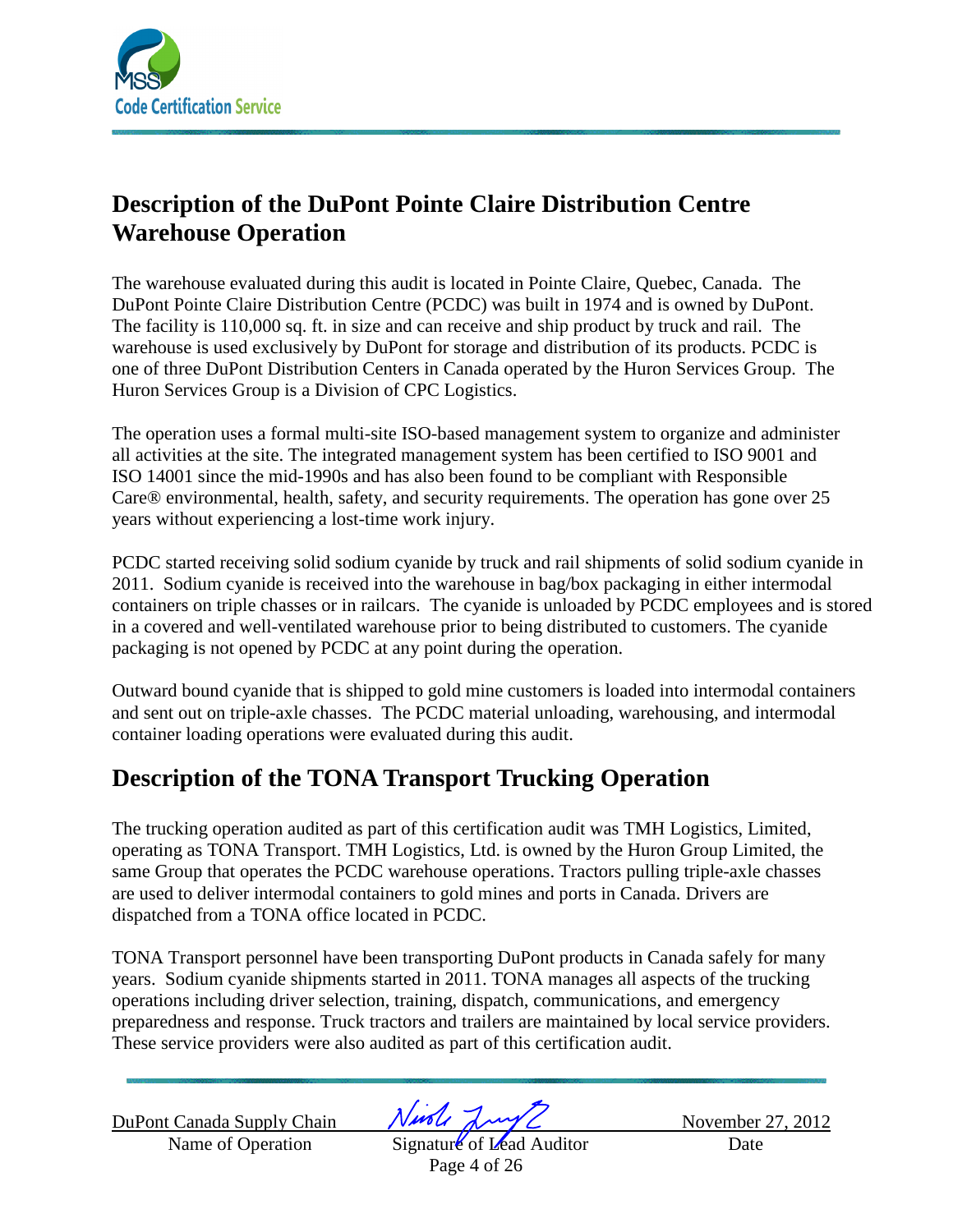

# **Audit Implementation**

This report contains information regarding the on-site International Cyanide Management Code (ICMC) Certification Audits conducted of the DuPont Canada Cyanide Supply Chain management activities, of the DuPont Pointe Claire Distribution Centre cyanide warehouse activities, and the TONA Transport trucking operations.

The audit was conducted on August 28-31, 2012 in Pointe Claire, Quebec - Canada. Personnel from DuPont, the DuPont Pointe Claire Distribution Centre (Huron Services Group personnel), and TONA Transport (TMH Logistics and maintenance service providers) were included in the audit. Interviews were conducted, policies and procedures were reviewed, records were evaluated, operations were observed, and equipment and facilities were inspected.

The PCDC warehouse operations were audited fully using the *ICMI Cyanide Production Verification Protocol (2011).* The TONA Transport operations were audited fully using the *ICMI Cyanide Transportation Protocol (2009).* Vendors that maintain tractors and trailers for TONA were also evaluated through interviews, on-site observations of operations and equipment, and a review of maintenance records. DuPont personnel were in attendance throughout the auditing process and were interviewed, as necessary, in order to verify Supply Chain compliance with Production and Transport protocol questions.

The audit was performed by an independent third-party auditor who was pre-approved by the ICMI as a Lead Auditor for all types of International Cyanide Management Code (ICMC) audits and as a technical expert for ICMC audits of cyanide transportation and production operations.

DuPont Canada Supply Chain  $\sqrt{M\sqrt{L}}$  November 27, 2012

Name of Operation Signature of Lead Auditor Date Page 5 of 26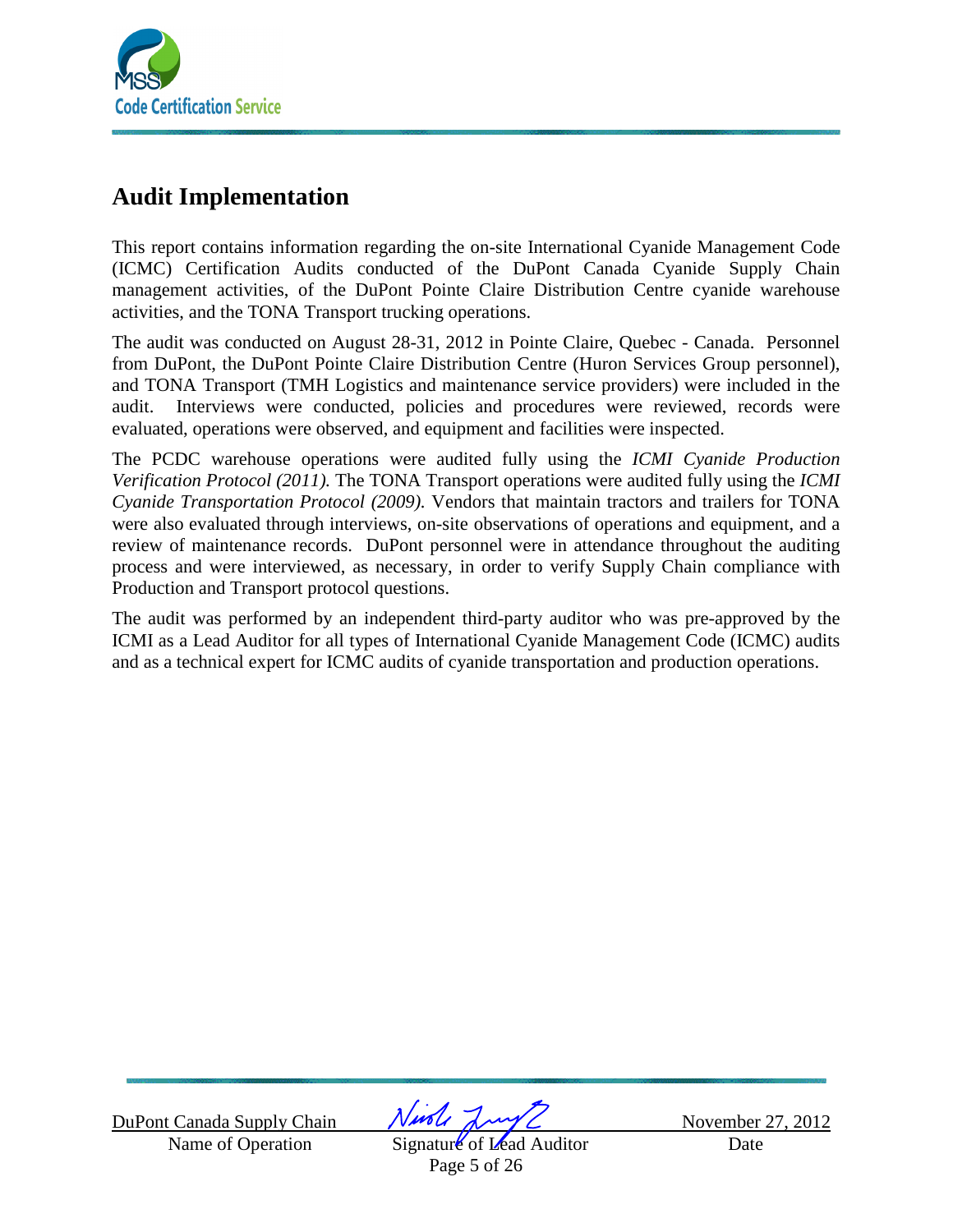

# **DuPont Supply Chain Certification Audit - Auditor's Finding and Attestation**

Cyanide management practices for the DuPont Canada Supply Chain were evaluated for ICMC compliance using the *ICMI Cyanide Production Verification Protocol (2011) and ICMI Cyanide Transportation Protocol (2009).* DuPont, PCDC, and TONA internal Policies, Standards, and Procedures regarding the management of the Cyanide Transportation Supply Chain were reviewed.

The audit was conducted through discussions and interviews with DuPont, PCDC, TONA, and vendor interviews. Operations, facilities, and equipment were physically evaluated. Records regarding shipment tracking, incident tracking, security measures, shipping documentation, community involvement, operational procedures, training, and emergency response records were randomly sampled during the audit and were also found to be acceptable.

All personnel were very well prepared for the audit. The audit team found that the overall level of preparedness and understanding of ICMC requirements was excellent.

The DuPont Canada Sodium Cyanide Supply Chain was found to be in FULL COMPLIANCE with the ICMI International Cyanide Management Code requirements.

| <b>Audit Company:</b>     | <b>MSS Code Certification Service</b> |
|---------------------------|---------------------------------------|
|                           | www.mss-team.com                      |
| Lead / Technical Auditor: | Nicole Jurczyk                        |
|                           | E-mail: CodeAudits@mss-team.com       |
| Date(s) of Audit:         | August 28-31, 2012                    |

I attest that I meet the criteria for knowledge, experience and conflict of interest for Code Certification Audit Team Leader, established by the International Cyanide Management Institute and that all members of the audit team meet the applicable criteria established by the International Cyanide Management Institute for Code Certification Auditors.

I attest that the Audit Reports accurately describe the findings of the certification audit. I further attest that the certification audit was conducted in a professional manner in accordance with the International Cyanide Management Code Verification Protocols for Cyanide Production and Transportation Operations and using standard and accepted practices for health, safety and environmental audits.

DuPont Canada Supply Chain  $\sqrt{M\sqrt{L}}$  November 27, 2012 Name of Operation Signature of Lead Auditor Date

DuPont Canada Supply Chain  $\sqrt{M\sqrt{L}}$  November 27, 2012

Name of Operation Signature of Lead Auditor Date

Page 6 of 26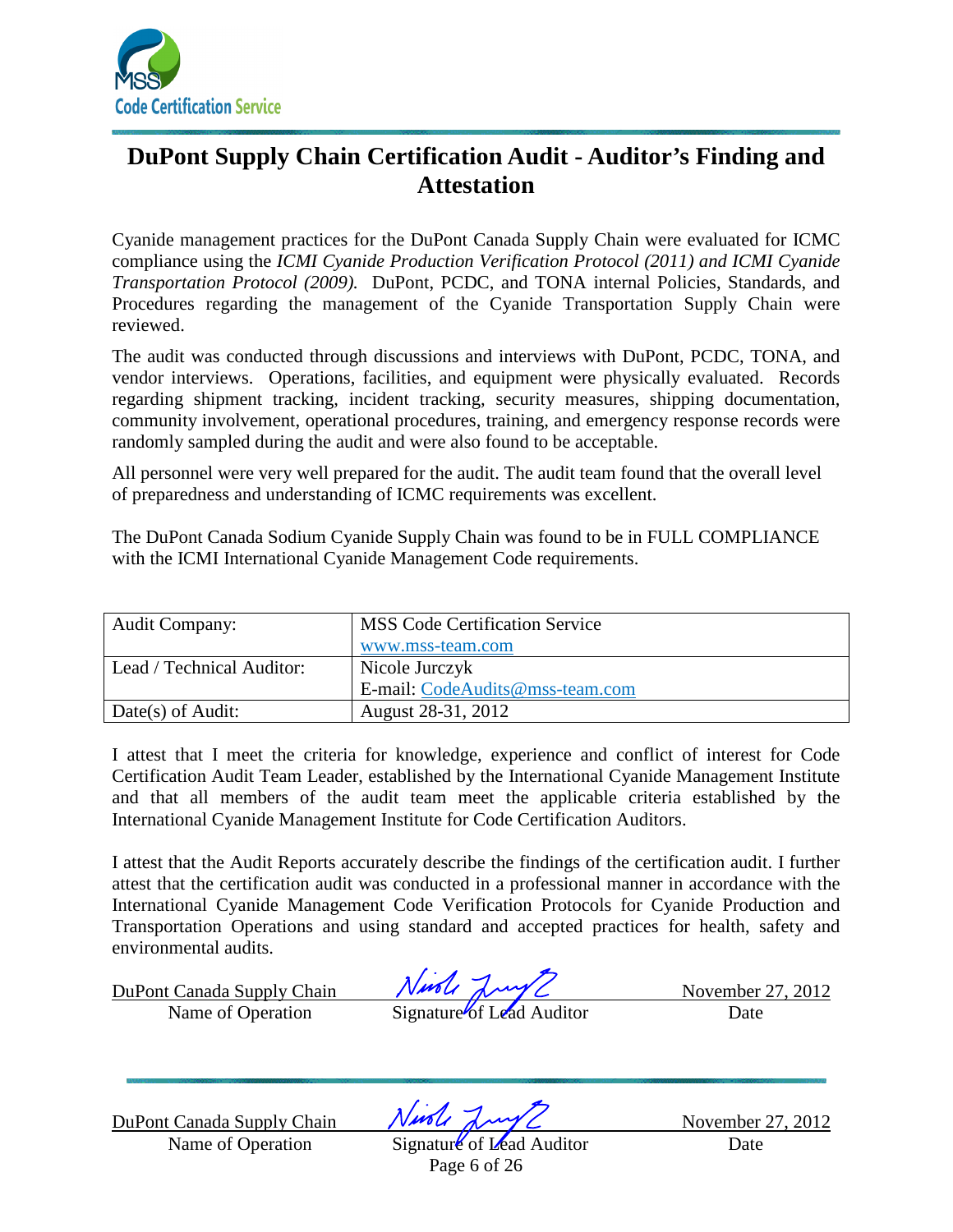

# **PCDC Warehouse Certification Audit - Auditor's Finding**

The DuPont Pointe Claire Distribution Centre warehouse practices were evaluated for ICMI Code compliance using the *ICMI Cyanide Production Verification Protocol (2011).* PCDC internal Standards, Policies, Practices, and Procedures regarding the management of the operations were also reviewed. Overall warehouse operations, shipment tracking, inventory management, and distribution activities were evaluated. The audit was conducted through discussions and interviews with multiple individuals in cross-functional roles at PCDC (see table on previous page). Records were randomly sampled for all ICMC requirements and were found to be acceptable.

The results of this certification audit indicate that the DuPont Pointe Claire Distribution Centre Cyanide Warehouse Operations are in FULL COMPLIANCE with International Cyanide Management Code requirements.

# **DuPont Pointe Claire Distribution Centre Warehouse Certification Audit Results**

# *1. OPERATIONS: Design, construct and operate cyanide production facilities to prevent release of cyanide.*

*Production Practice 1.1: Design and construct cyanide production facilities consistent with sound, accepted engineering practices and quality control/quality assurance procedures.*

## **The operation is in full compliance with Production Practice 1.1**

*Summarize the basis for this Finding:* 

The DuPont Pointe Claire Distribution Centre (PCDC) facility was built using sound, accepted engineering practices in 1974. Its construction followed and met the building code standards for warehouses in 1974. Blueprints were reviewed during the audit and show that the Pointe Claire Provence of Quebec approved the drawings and construction. A formal MOC process was used

DuPont Canada Supply Chain  $\sqrt{M\sqrt{L}}$  November 27, 2012

Name of Operation Signature of Lead Auditor Date Page 7 of 26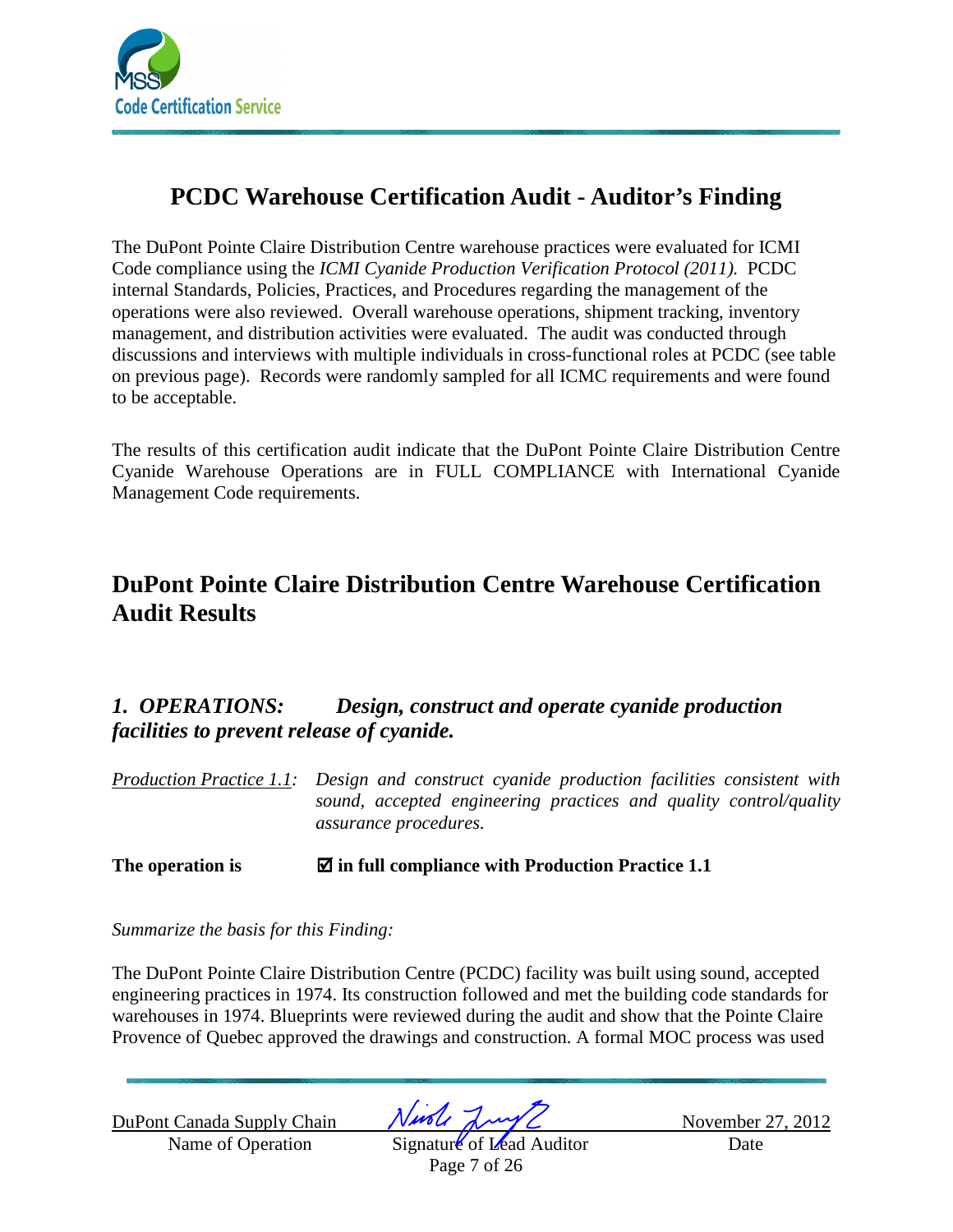

when the cyanide started being stored at this location in 2011. The only structural issue that came up during that process was the need for a new loading dock. The MOC was reviewed during the audit. All critical actions of the plan were found to have been completed. DuPont Engineering personnel have since evaluated the facility and have confirmed that it is suitable for the storage and handling of sodium cyanide as well as the receipt and shipping of cyanide by truck and rail.

There are no cyanide solutions or process equipment at this facility. The floor of the storage area is reinforced concrete. The external walls of the facility are 8" concrete block. The concrete floor of the warehouse was found to be in excellent condition. There are no floor drains in the building. In the event of a spill, spill equipment would be used. The warehouse has a 60,000 gallon storm water containment system. This ensures full containment with sufficient storage capacity in case of storm events bringing large quantities of rain water. In the event that there is a suspected release, water is tested before it is pumped out to city storm drains. Concrete culverts outside of the building lead from the containment system to the city reservoir.

*Production Practice 1.2: Develop and implement plans and procedures to operate cyanide production facilities in a manner that prevents accidental releases.* 

The operation is  $\Box$  in full compliance with Production Practice 1.2

### *Summarize the basis for this Finding:*

Standard operating procedures are maintained by the PCDC operation. The operation uses a formal multi-site ISO-based management system to organize and administer all activities at the site. The integrated management system has been certified to ISO 9001 and ISO 14001 since the mid-1990s and has also been found to be compliant with Responsible Care® environmental, health, safety, and security requirements. The operation has gone over 25 years without experiencing a lost-time work injury. The management system is very mature and was found to be operating at a very high level of maturity. Personnel had a very high level of understanding of management system concepts and risk management practices.

The procedures, work instructions, and forms are well-organized and were readily available for review during the audit. The procedures were sampled throughout the audit and were found to be appropriate for ensuring environmentally sound operation of the facility.

PCDC maintains approximately sixty operational procedures and fourteen emergency procedures. The facility uses formal procedures for sodium cyanide management. Specific procedures were developed and implemented when sodium cyanide was first brought to the facility. Procedures include: "Sodium Cyanide" [Management], Railcar Loading and Unloading

DuPont Canada Supply Chain  $\sqrt{M\sqrt{L}}$  November 27, 2012

Name of Operation Signature of Lead Auditor Date Page 8 of 26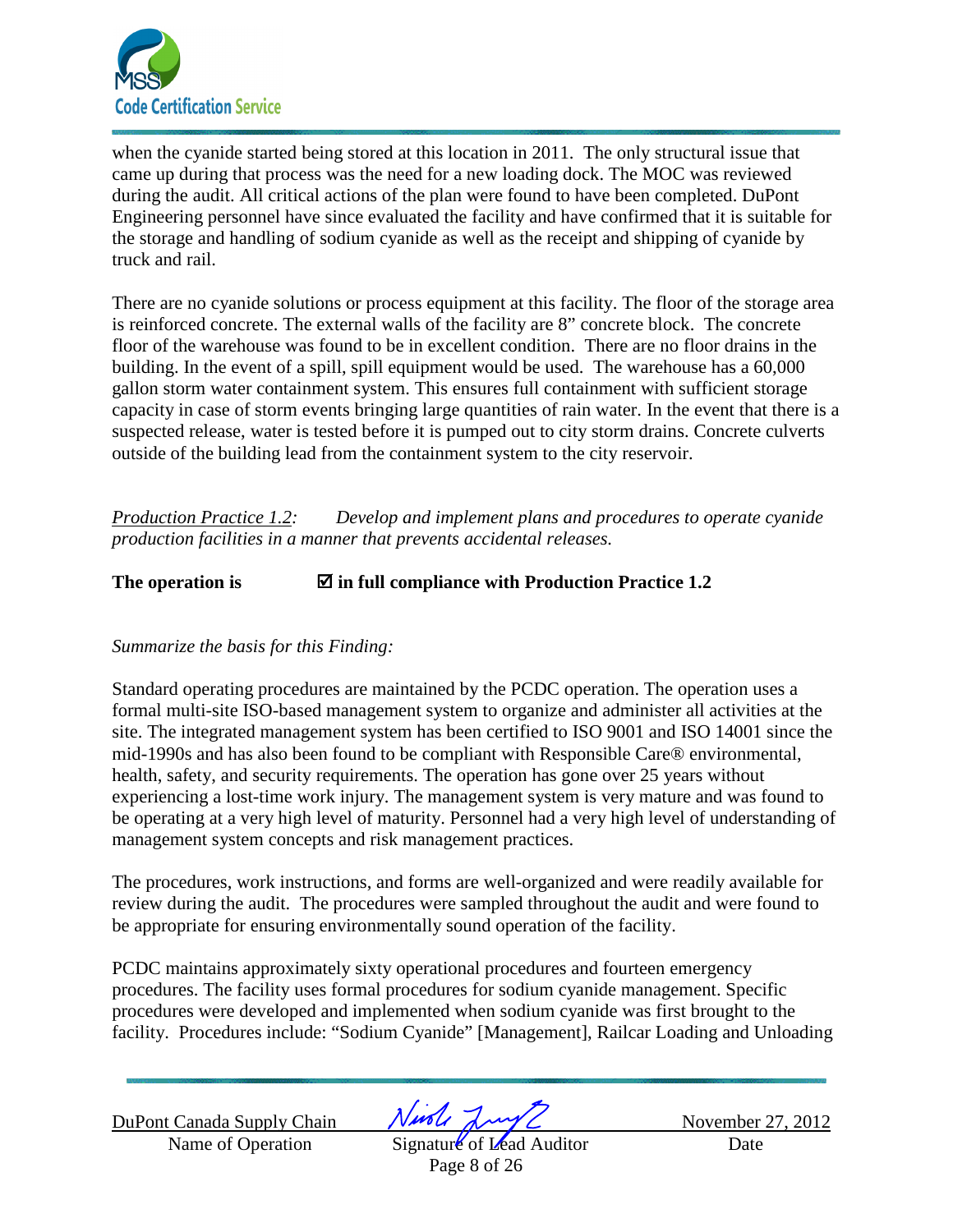

Instructions, and Gas Alert Detection procedures. Information necessary for safe cyanide handling was also comprehensively integrated into all necessary site procedures and policies.

The ISO 14001 program is used to evaluate the potential for a spill and implement necessary controls to ensure safe operations. Procedures are also maintained to address emergency situations involving human exposure scenarios. Additionally, emergency plans specifically for the response actions that would be required in the event of a release of sodium cyanide are maintained by DuPont. Operations personnel and emergency response personnel were interviewed and their awareness level of emergency and contingency procedures was very good.

Operating procedures are formally maintained, reviewed at regular frequencies, and approved prior to use. PCDC maintains an integrated Safety, Health, Environment, and Quality (SHEQ) management system that is certified to ISO 9001 and has been assessed by the Canada Chemical Industry (CEFIC) according to the Safety and Quality Assessment Systems (SQAS) program. The appropriate control of operating procedures and the management of change of operating processes is audited at least annually by third-party management system auditors as part of the certification programs to which the DuPont Pointe Claire Distribution Centre subscribes.

The only material handling equipment used at this site is forklifts. Records showed that required maintenance is being completed as planned. Environmental Plans are in place to prevent unauthorized/unregulated discharge to the environment of any cyanide-containing water.

Waste from clean-up activities following a packaging breach would be decontaminated and disposed of according to documented procedures for the decontamination and disposal of contaminated solids. Disposal of contaminated materials is done in accordance with Canadian regulations.

The storage facility is continuously ventilated at all times. Large air vents were designed into the walls and roof lines of the warehouses. Ventilation was found to be appropriate in all storage areas.

There is no storage of cyanide outside of the roofed storage area. Loading, unloading, and material handling is also done under roofed portions of the loading dock. This practice helps to ensure that the potential for cyanide being exposed to moisture is minimized. Additionally, the solid cyanide briquettes are stored in water-tight packaging and the packages are not opened at this facility.

The facility is fenced, gated, and manned 24 hours/day 7 days/week. A security vulnerability assessment was done at the end of June 2012 and the facility security was found to be acceptable. The cyanide producer controls the labeling and packing specifications for all products. Processes exist within the DuPont Corporation to ensure that packaging and labeling are appropriate for the jurisdictions through which the load will pass. The languages printed on the containers, for example, appear in English, the language of the destination country, and also in 6 standard

DuPont Canada Supply Chain  $N$ wole  $\frac{N}{N}$ 

Name of Operation Signature of Lead Auditor Date Page 9 of 26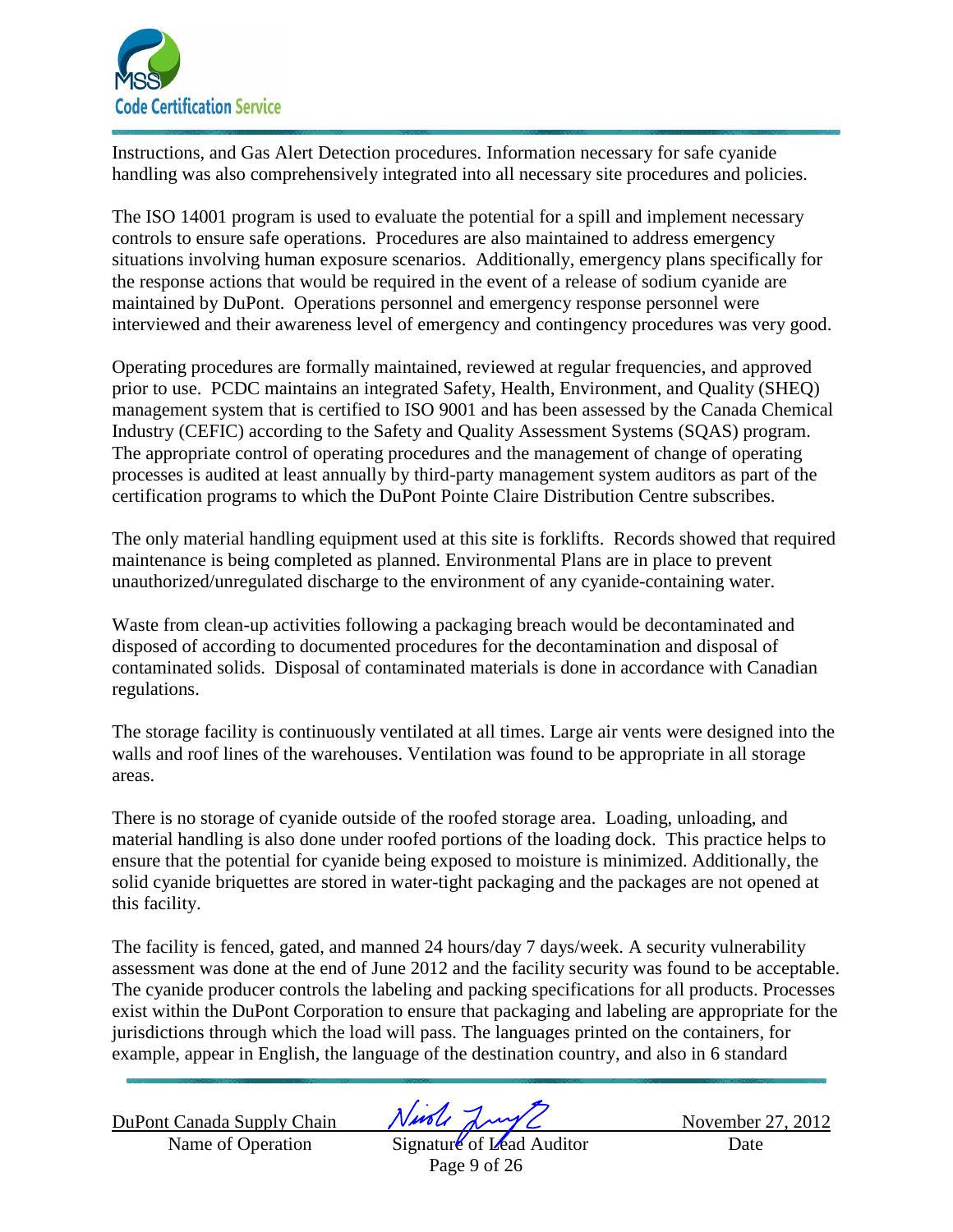

international languages including French. All packages and containers observed during the audit had appropriate packaging and labeling.

*Production Practice 1.3: Inspect cyanide production facilities to ensure their integrity and prevent accidental releases.* 

The operation is  $\Box$  in full compliance with Production Practice 1.3

#### *Summarize the basis for this Finding:*

A physical review of the facility was part of the certification audit. Confirmation was made that all secondary containment areas are appropriate for the operation and are in excellent condition. Inspections of various areas of the facility are conducted on a daily, weekly and monthly basis. Records were sampled and were found to be appropriate. Storm water containment systems are monitored as part of the facility maintenance program. There are no cyanide solution tanks or process solution tanks or piping at this facility. Records showed a checklist of items that are inspected, the name of the inspector, and any observed deficiencies. Actions taken in response to problems in the field were clearly documented in the records.

## *2. WORKER SAFETY: Protect workers' health and safety from exposure to cyanide.*

*Production Practice 2.1: Develop and implement procedures to protect plant personnel from exposure to cyanide.* 

**The operation is in full compliance with Production Practice 2.1** 

*Summarize the basis for this Finding:* 

Worker exposure to cyanide is minimized through the use of personal protective equipment (PPE) and through the safe operation of the facility. There is very little opportunity for human exposure to cyanide at this operation. Only solid sodium cyanide is stored here and packages are not opened. Minimum PPE requirements are defined in the procedures, which were reviewed during the audit. Proper use of PPE was observed in all areas of the operation. All cyanide packaging is sealed.

In the event that a package breaks open or a small spill is discovered, trained workers wearing defined personal protective equipment (PPE) block off the area and clean up the material. If for

DuPont Canada Supply Chain  $\sqrt{M\sqrt{L}}$  November 27, 2012

Name of Operation Signature of Lead Auditor Date Page 10 of 26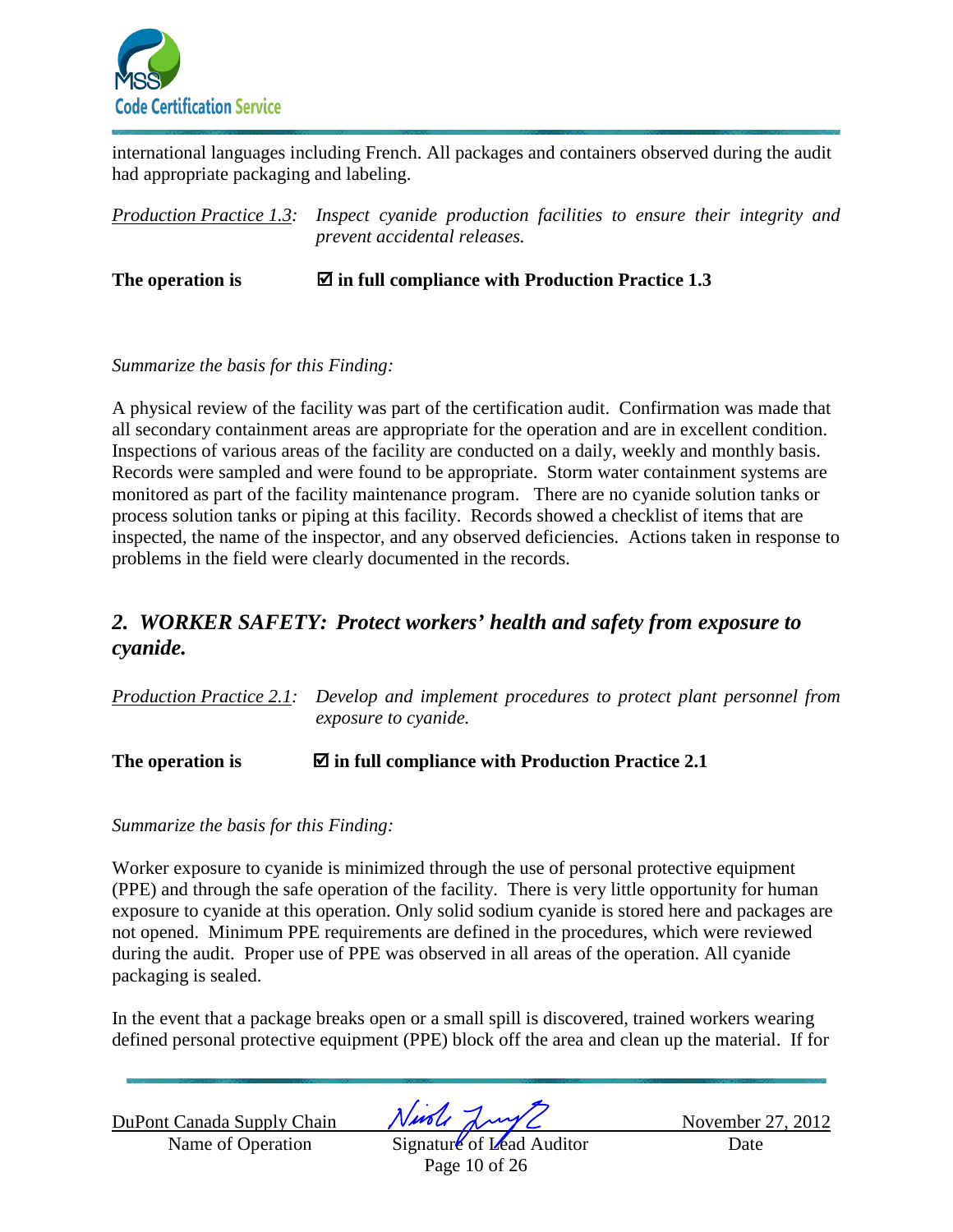

any reason the spill cannot be cleaned up with current resources, it is a large spill or there is reason to believe the cyanide has come in contact with acid or water creating HCN gas, the area will be cleared of staff and the spill response contractor will be called to the scene. This practice was confirmed through interviews with the warehouse material operators.

There is no process equipment at this facility. General PPE requirements for all areas in which cyanide may be present are clearly defined and are well understood by all personnel interviewed.

The Safety, Health, Environment, and Quality (SHEQ) management system is used to manage proposed operational changes. The SHEQ Manager reviews all proposed operational and facility changes to ensure that operations continue to be in compliance with the law and protective of human health and the environment.

Employee involvement is achieved through employee attendance at Safety Meetings. Employee participation in the development and maintenance of safety practices was found to be acceptable.

There are no areas where cyanide gas or dust can be generated during normal operations. Personnel wear dust masks during normal railcar sweeping operations. If, however, there is reason to believe that a cyanide package was been compromised or breached, then emergency procedures are engaged with increased PPE requirements.

PCDC uses personal CN monitors. The monitors are calibrated to the manufacturer's specifications by an outside service provider every 90 days.

The buddy system is used for railcar unloading/loading. This requires that at least two employees are engaged in the activity. For truck unloading there is direct line-of-sight supervision available for the general area. Employees also have radios and access to Management, Security, and Emergency Response Personnel at all times.

Employees' health is screened before they are hired and fitness for duty for forklift drivers is evaluated every 18 months. The Sodium Cyanide procedure calls for disposal of potentially contaminated clothing. Packages are not opened and there the opportunity for exposure to cyanide is very remote. Hazard information is posted on each of the packages through product labeling and designated areas have warning signs to ensure that personnel are aware of potential dangers. Access to storage areas is limited to trained personnel.

All sodium cyanide packages were clearly marked with appropriate labeling and placards. The cyanide storage areas also had additional signs indicating that additional precautions should be taken due to the presence of poisonous materials.

Eating, drinking, smoking, open flames are prohibited where there is a potential for cyanide contamination. This policy is part of the PCDC formal management system procedures.

DuPont Canada Supply Chain  $N$ wole  $\frac{N}{N}$ 

Name of Operation Signature of Lead Auditor Date Page 11 of 26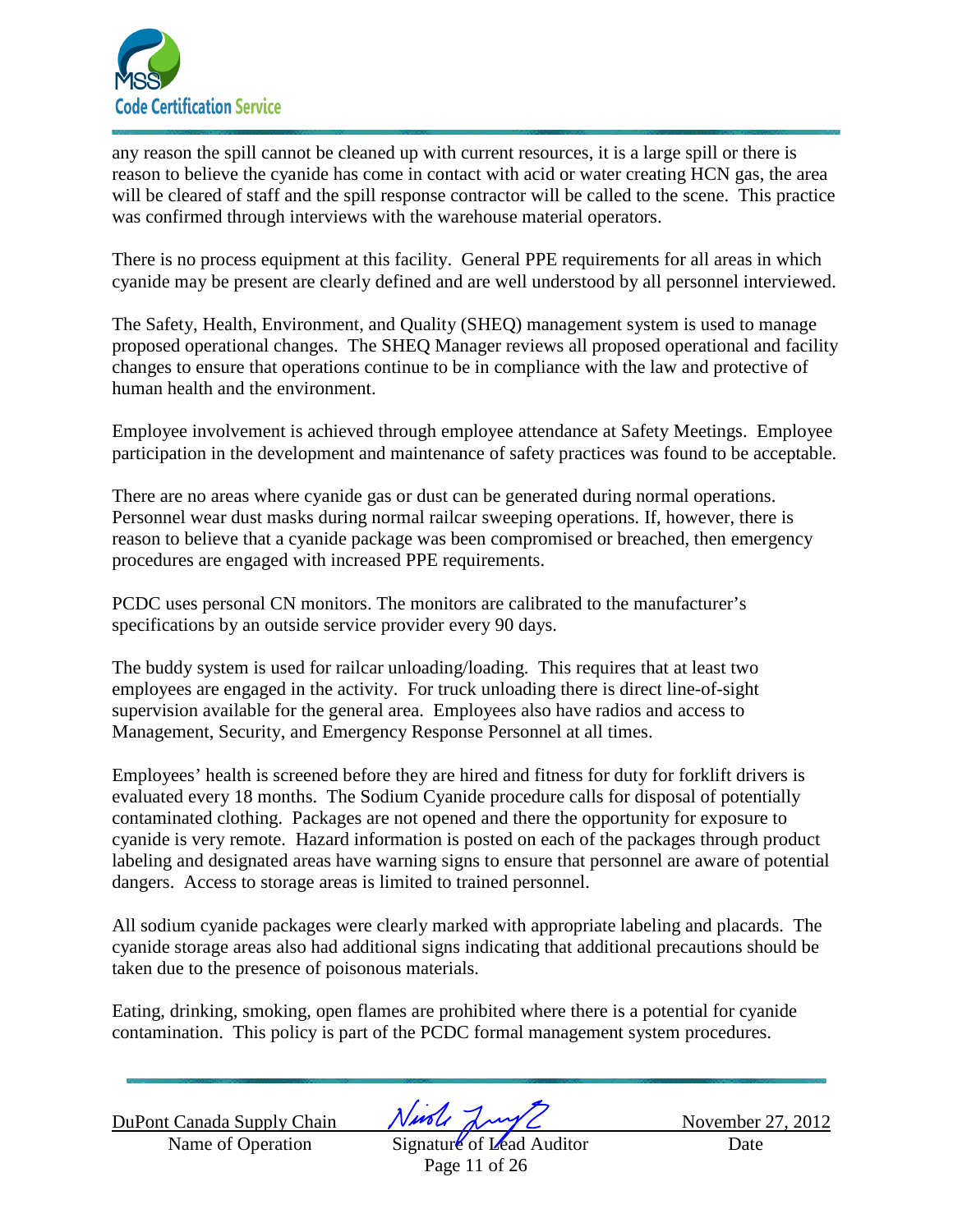

Employees showed very good awareness of the restrictions and of the potential dangers of not following the rules. There is a designated break room for eating and drinking.

| Production Practice 2.2: Develop and implement plans and procedures for rapid and effective |
|---------------------------------------------------------------------------------------------|
| <i>response to cyanide exposure.</i>                                                        |

### **The operation is in full compliance with Production Practice 2.2**

#### *Summarize the basis for this Finding:*

PCDC maintains comprehensive Emergency Response Plans and procedures for rapid and effective response to cyanide exposure. The procedure for treatment of cyanide exposure is available for a medical emergency responder and the antidote response kit was being properly stored.

Commercially supplied shower and low-pressure eye wash stations were available at the facility. The fire extinguishers, eye wash, and shower units are checked monthly. Records were reviewed and were found to be complete.

The facility has water, oxygen, resuscitator, antidote and a means of communication readily available at the facility. Emergency equipment is inspected on a monthly basis.

PCDC appropriately maintains emergency response equipment and antidote to ensure their availability during an emergency. Recent records of equipment inspections were reviewed during the audit. The methods by which shelf-life medicines and antidotes are managed were also reviewed. Antidote is stored in the Dispatch office, an area that is temperature controlled. The medicine is stored in a manner that protects it from moisture and from light, as recommended by the manufacturer. Emergency response equipment is stored and tested according to manufacturer's recommendations.

Safety Data Sheets and first aid procedures are available to workers in operational areas. Safety procedures that describe how to respond to a cyanide exposure and how to use the medical kit were available.

Cyanide safety training is given annually and employees and supervisors demonstrated a good understanding of the decontamination policy and the need for safety precautions. Upon review of the operations, it was deemed to be highly unlikely that there would be a potential for skin exposure to cyanide. The safety training and procedures of the facility were found to be acceptable. Safety Data Sheets were available in English and French, the languages of the workforce.

DuPont Canada Supply Chain  $\sqrt{M\sqrt{L}}$  November 27, 2012

Name of Operation Signature of Lead Auditor Date Page 12 of 26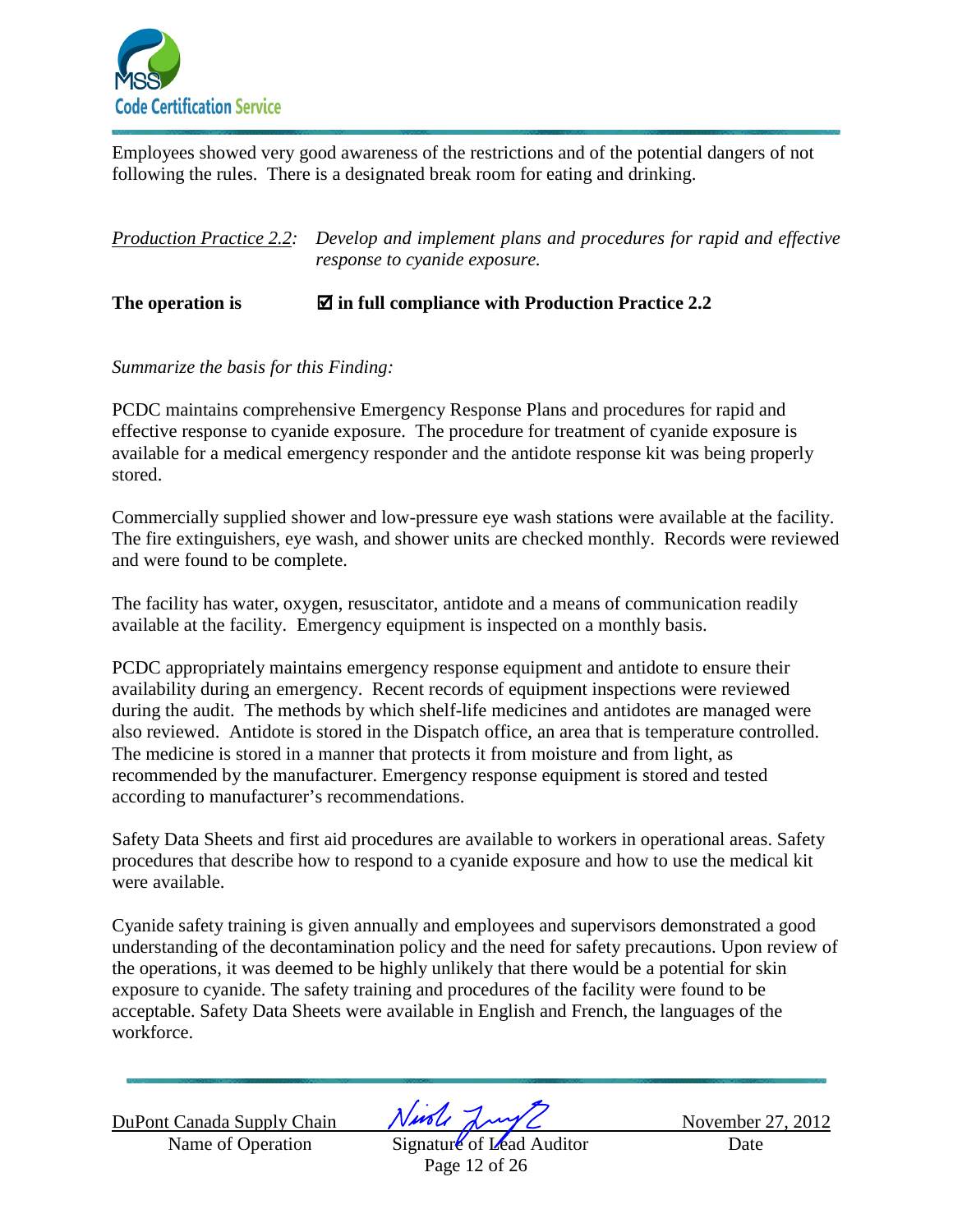

Trained medical emergency response personnel are readily available at Lakeshore General Hospital if it became necessary to transport an exposure victim to a qualified medical facility. Staff at Lakeshore General Hospital was trained by the DuPont North American Product Stewardship Coordinator. According to the documented training program, the training is to be done every three years. The most recent training was completed on June 28, 2012.

Emergency response drills are conducted annually by DuPont and PCDC. Spill and exposure scenarios tested were deemed to be appropriate for the operations. A comprehensive emergency exposure drill was conducted subsequent to this audit in October 2012. The drill was very thorough and records demonstrated that all necessary personnel were involved and that all ICMI requirements were fulfilled.

PCDC and DuPont have documented investigation and reporting requirements for any safety or environmental incident. There have been no exposure incidents to date. In the event that one occurs an Incident Investigation and Classifications and Reporting procedure would be done.

## **3.** *MONITORING : Ensure that process controls are protective of the environment.*

| $\sim$ $\sim$ $\sim$ $\sim$ $\sim$ $\sim$ $\sim$                                     |  |
|--------------------------------------------------------------------------------------|--|
| unplanned releases of cyanide do not result in adverse impacts.                      |  |
| Production Practice 3.1: Conduct environmental monitoring to confirm that planned or |  |

## **The operation is in full compliance with Production Practice 3.1**

*Summarize the basis for this Finding:* 

The only possibility that the facility would have an indirect discharge to surface water would be through the discharge of contaminated storm water in the case of a spill. Procedures call for the testing of storm water in case of potential contamination. According to procedures, this would be done when water is taken away by an authorized hazardous materials remediation service provider.

DuPont Canada Supply Chain  $\sqrt{M\sqrt{L}}$  November 27, 2012

Name of Operation Signature of Lead Auditor Date Page 13 of 26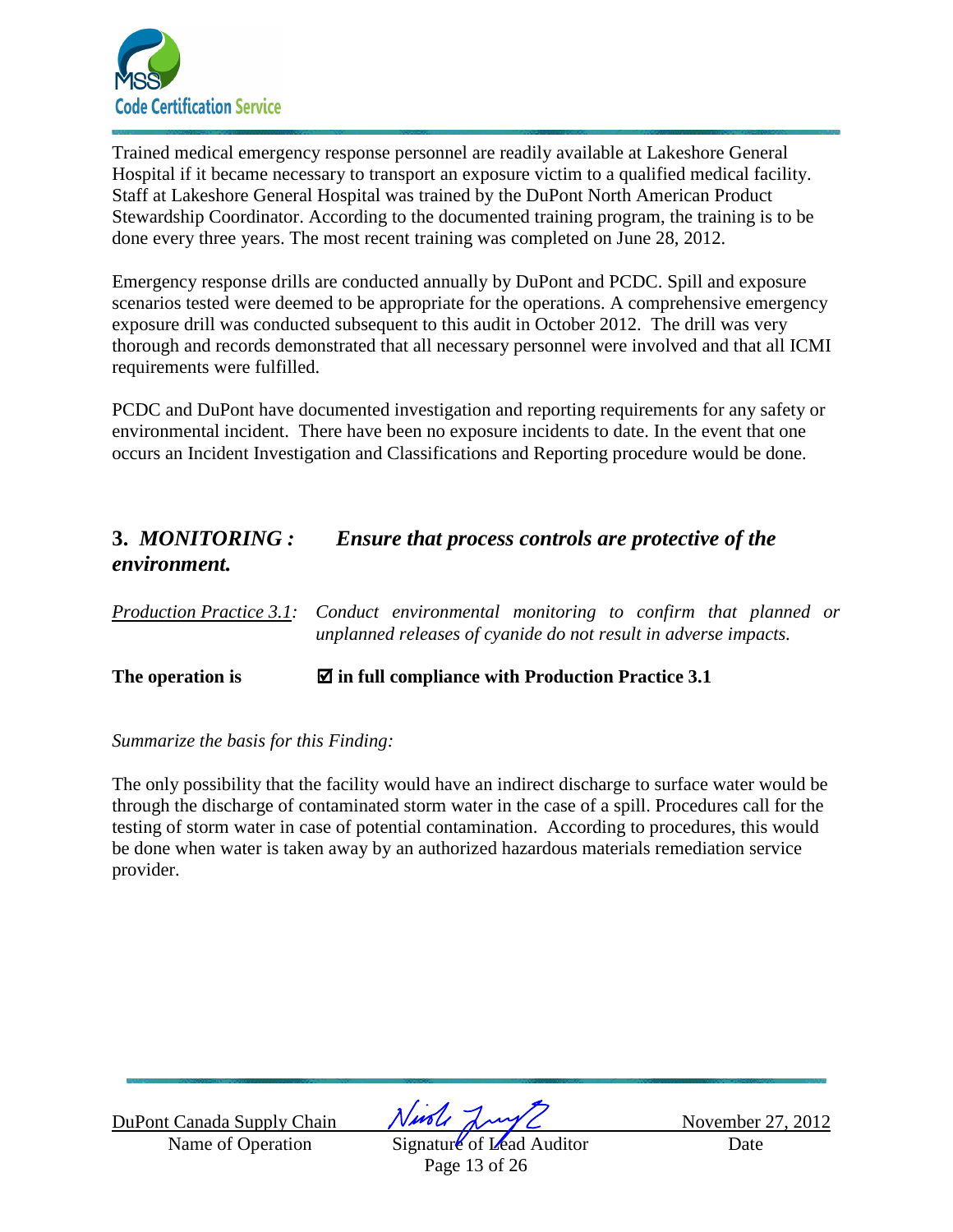

## **4**. *TRAINING: Train workers and emergency response personnel to manage cyanide in a safe and environmentally protective manner.*

*Production Practice 4.1: Train employees to operate the plant in a manner that minimizes the potential for cyanide exposures and releases.* 

#### **The operation is in full compliance with Production Practice 4.1**

#### *Summarize the basis for this Finding:*

PCDC has formal training programs that include safety training for the handling of hazardous materials prior to the start of work and periodic refresher training on all procedures. The training program discusses chemical hazards and safety precautions. PCDC employees also received additional training and training materials from DuPont.

Personnel are trained on the use of personal protective equipment as part of the safety training and again during the on-the-job training.

Employees are trained to perform normal operation tasks to minimize risks to personal safety and the environment. Awareness of procedural requirements was evaluated through interviews. Employees showed very good awareness of procedural requirements for both normal and upset operating conditions.

All personnel are trained on all of the operating and safety procedures. Forklift drivers also receive specialized training in order to perform their jobs safely. Records were reviewed and were found to be complete.

Experienced and qualified personnel provide the safety and operations training. Interviews indicated that the cyanide-specific training at PCDC is given by DuPont and the general safety training is given by the SHEQ Manager.

Personnel are trained using the employee induction process. This calls for personnel to be fully trained prior to unloading, loading, or handling sodium cyanide packages. Employees are trained over a two-week period. The PCDC Employee Induction form was reviewed. This shows a very well organized curriculum for all new employees that includes training on sodium cyanide. The Training Index is used to define frequency. Sodium Cyanide training and spill response training is given annually.

On October 1, 2012 PCDC conducted an extensive emergency response drill in coordination with DuPont personnel. Employee exposure response procedures were tested. Records from the

DuPont Canada Supply Chain  $\sqrt{M\sqrt{L}}$  November 27, 2012

Name of Operation Signature of Lead Auditor Date Page 14 of 26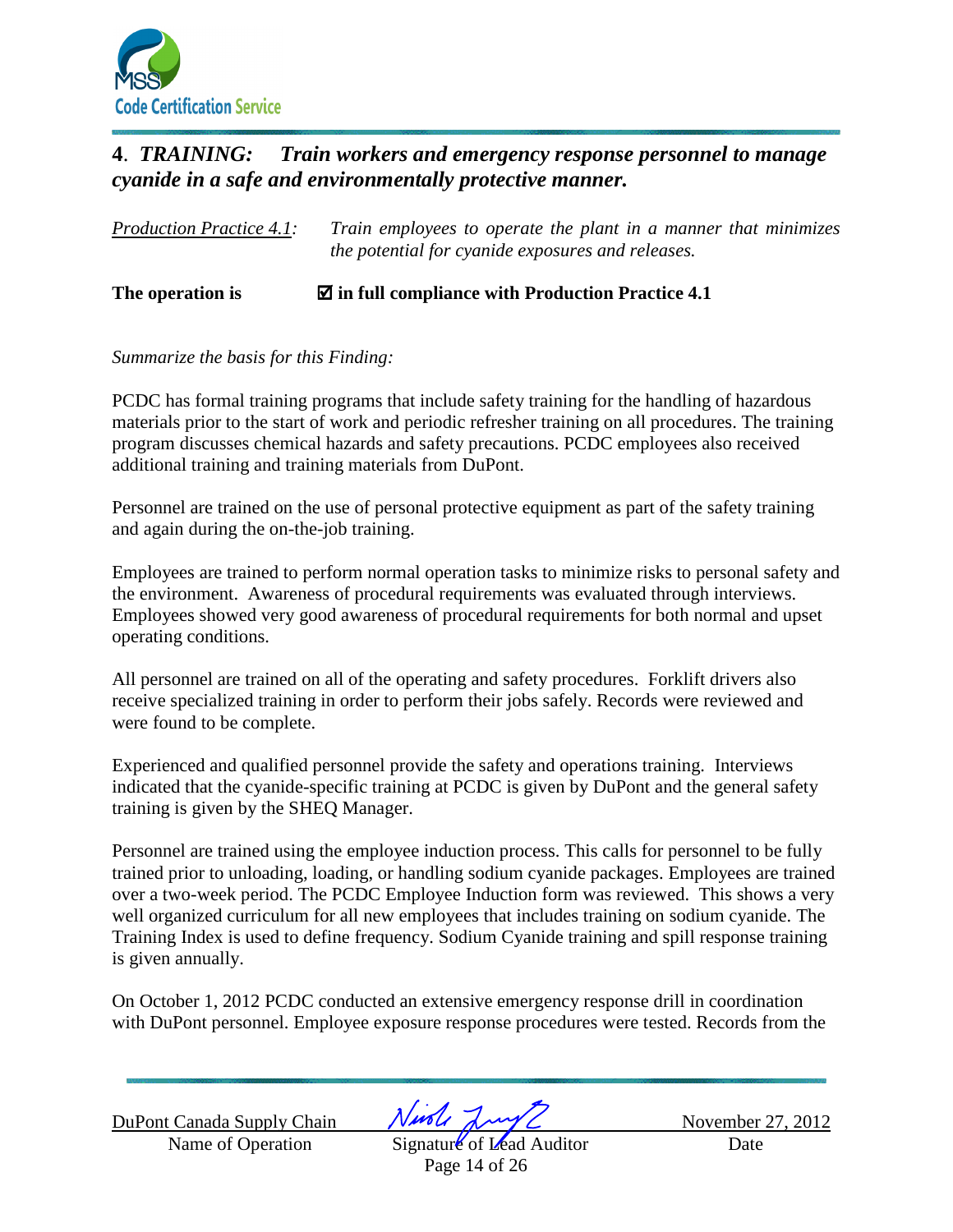

exercise were detailed and demonstrated that employee performance was evaluated to determine any additional training needs. The results of the drill were very successful.

*Production Practice 4.2: Train employees to respond to cyanide exposures and releases.*

### **The operation is in full compliance with Production Practice 4.2**

*Summarize the basis for this Finding:* 

PCDC trains personnel on emergency response procedures and on what to do if a cyanide release is discovered. This is done as part of the regular safety training and emergency response training on the emergency response plan that is specific to each warehouse. The testing is very comprehensive.

Emergency drills are conducted annually. Corrective actions are to be processed and emergency procedures are to be revised as necessary following drill critiques.

Training records are maintained for at least seven years. The basic training records are maintained for the length of employment and the recurring training is maintained for seven years.

# **5.** *EMERGENCY RESPONSE: Protect communities and the environment through the development of emergency response strategies and capabilities.*

*Production Practice 5.1: Prepare detailed emergency response plans for potential cyanide releases.* 

**The operation is in full compliance with Production Practice 5.1** 

*Summarize the basis for this Finding:* 

The PCDC Spill Control procedure, dated February 28, 2012 is the primary procedure for cyanide emergencies. Additional procedures for addressing specific upset conditions or emergency situations are also maintained. The emergency response procedures address plausible scenarios and were found to be appropriate for the operation. The emergency response plan and detailed support procedures for managing emergency situations fulfill all ICMC Emergency Response Plan requirements.

DuPont Canada Supply Chain  $\sqrt{M\sqrt{L}}$  November 27, 2012

Name of Operation Signature of Lead Auditor Date Page 15 of 26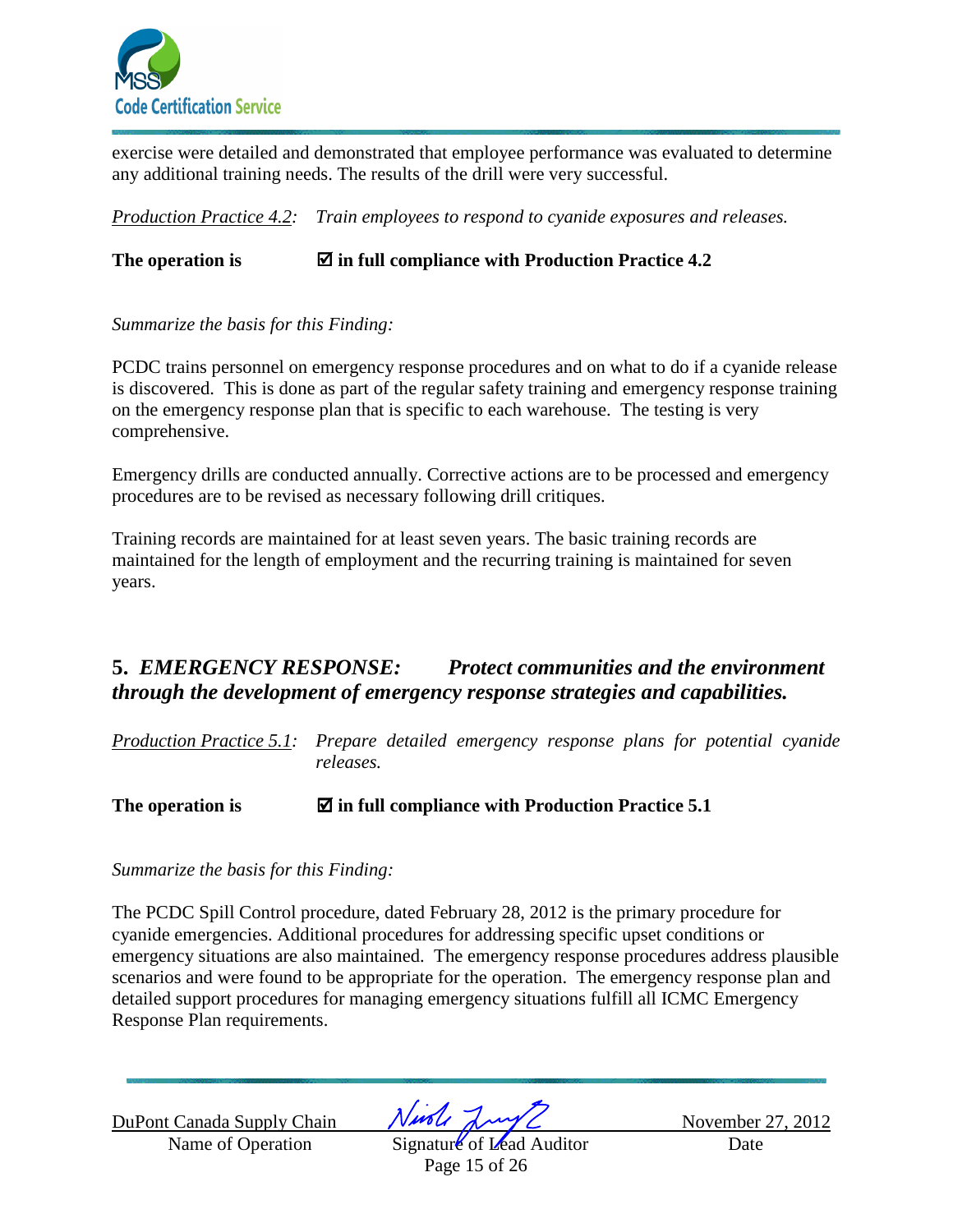

The emergency response procedures were reviewed with PCDC personnel. The warehouse is located in an industrial zoned area. Only sodium cyanide in the solid form is stored at this warehouse. Specific response actions such as risk evaluation and careful containment and remediation steps are detailed in the emergency plans. Part of the evaluation procedure is to identify the source of the spill, and control the release of material at the source. Evaluations are done following the deployment of the emergency procedures to determine what may have caused the spill. Information learned from the event is used to facilitate the implementation of corrective measures to prevent future releases.

*Production Practice 5.2: Involve site personnel and stakeholders in the planning process.* 

**The operation is in full compliance with Production Practice 5.2** 

#### *Summarize the basis for this Finding:*

PCDC holds regular safety meetings with employees to ensure that they are involved in the development of safety procedures and processes at the site. Emergency response and sodium cyanide awareness training was conducted. During this training employees had the opportunity to discuss plans and response actions that would be necessary in the event of an emergency.

Emergency planning is also done with the local Fire Department. The last visit was in March 2012. The Fire Department is a holder of a controlled copy of the site's Fire Safety Plan. The local Fire Department visited the facility in February 2012. They visited again on March 27, 2012 to review changes to the type of hazardous good stored at the facility. Additionally, an annual letter is sent to neighbors as part of PCDC's Responsible Care Community Awareness Emergency Response (CAER) program. The last letter was sent out in February 2012. Planning with the local hospital was done in June 2012 during the cyanide safety training.

*Production Practice 5.3: Designate appropriate personnel and commit necessary equipment and resources for emergency response.* 

### **The operation is in full compliance with Production Practice 5.3**

*Summarize the basis for this Finding:* 

Primary Emergency Response Teams are identified and alternate coordinators are identified in the emergency procedures for PCDC. The emergency response plan clearly designates full responsibility, authority, and duties for managing an emergency situation to coordinators and team members. Call-out procedures including 24-hour contact information for coordinators and

DuPont Canada Supply Chain  $\frac{\sqrt{M\sqrt{L}}}{\sqrt{M\sqrt{L}}}$  November 27, 2012

Name of Operation Signature of Lead Auditor Date Page 16 of 26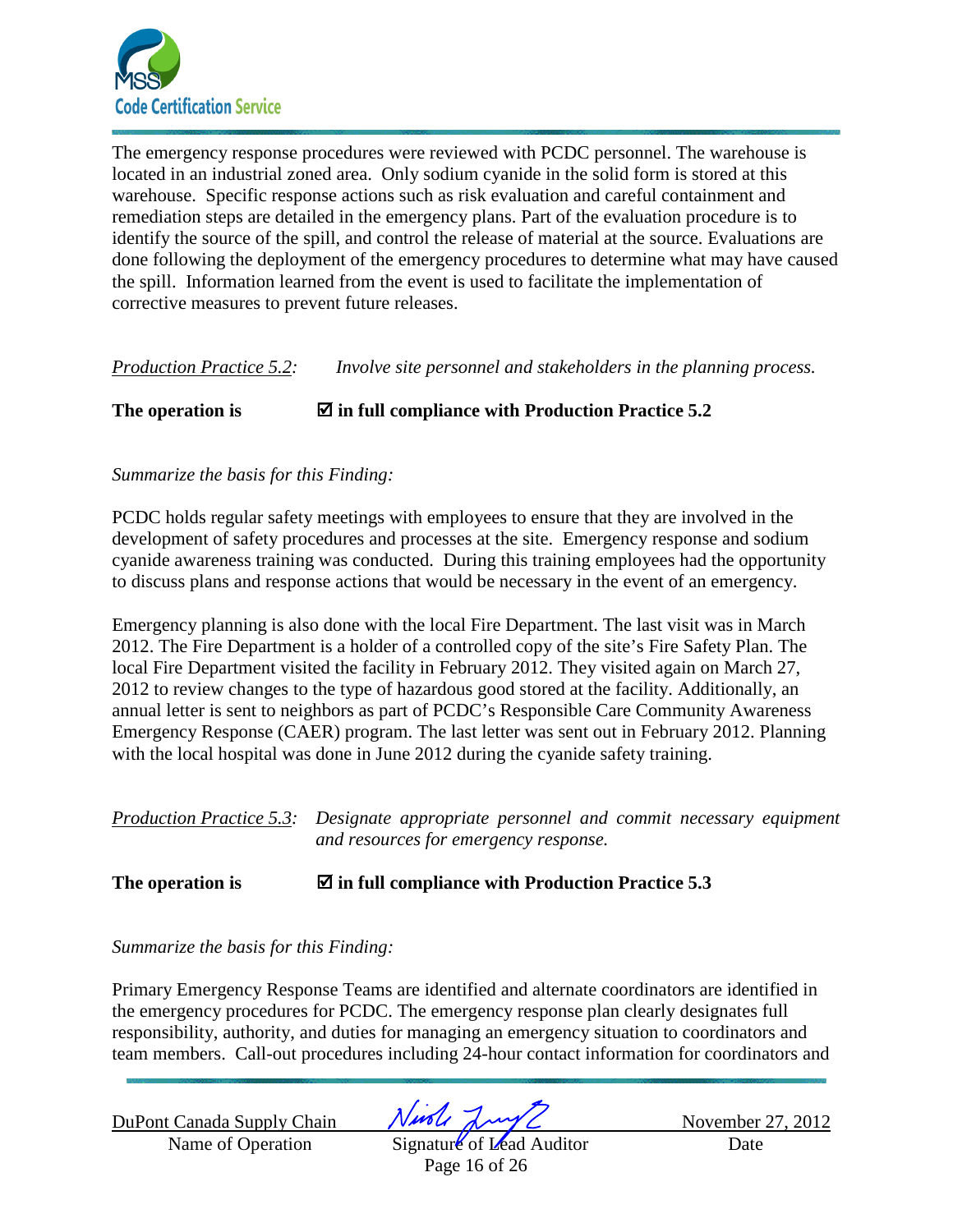

response team members are included in the emergency planning documentation. Training for emergency responders was found to be appropriate. Awareness of roles and responsibilities was very good.

Lists of necessary emergency response equipment are contained within the emergency planning documentation. The equipment is regularly inspected. The processes for maintaining emergency equipment is also addressed in the PCDC emergency response plan. Emergency equipment is checked at least monthly. Records and interviews during the PCDC confirmed this practice.

The PCDC Dispatcher on duty is the Emergency Coordinator with defined roles. The roles of the Emergency Response Team are clearly identified in the Emergency Evacuation Plan. Emergency Coordinator, Traffic Coordinator, Runners, Pump House Coordinator, First Aid Coordinator, Media Coordinator. Vests and information cards are handed out by the Emergency Coordinator at the time of the emergency with the tasks that need to be performed. This process was observed during the audit as one of the alarms was activated. The process was deemed to be very effective at designating responsibilities and tasks. Once external responders arrive at the scene, the Emergency Coordinator takes the role of the interface point between team members and the authorities. The spill response contractor attends the scene for a large spill or one that has contacted water or acid. The last training on the emergency procedures was done in December 2011. This is an annual training. Spill Control training is also performed annually.

*Production Practice 5.4: Develop procedures for internal and external emergency notification and reporting.*

**The operation is in full compliance with Production Practice 5.4** 

#### *Summarize the basis for this Finding:*

The Spill Control procedure outlines when notifications and reporting needs to be done, especially to outside authorities. Appendix 2 of the Emergency Response Plan is the Emergency Call List. This listed was last updated in July 2012. There is an annual review of phone numbers to ensure that numbers are up-to-date. The Incident Investigation, Classification and Reporting procedure details the steps to be taken and further reporting requirements.

Extensive notification information is also contained in the DuPont "Cyanides Global Response Plan for Off-Site Incidents." For on-site emergencies at PCDC, notifications are made to DuPont emergency responders and to personnel within DuPont. The DuPont emergency response plans were last updated in 2011. Additionally, DuPont maintains emergency planning documentation that details steps to be taken for any incident, including contact with the Media.

DuPont Canada Supply Chain  $\sqrt{M\sqrt{L}}$  November 27, 2012

Name of Operation Signature of Lead Auditor Date Page 17 of 26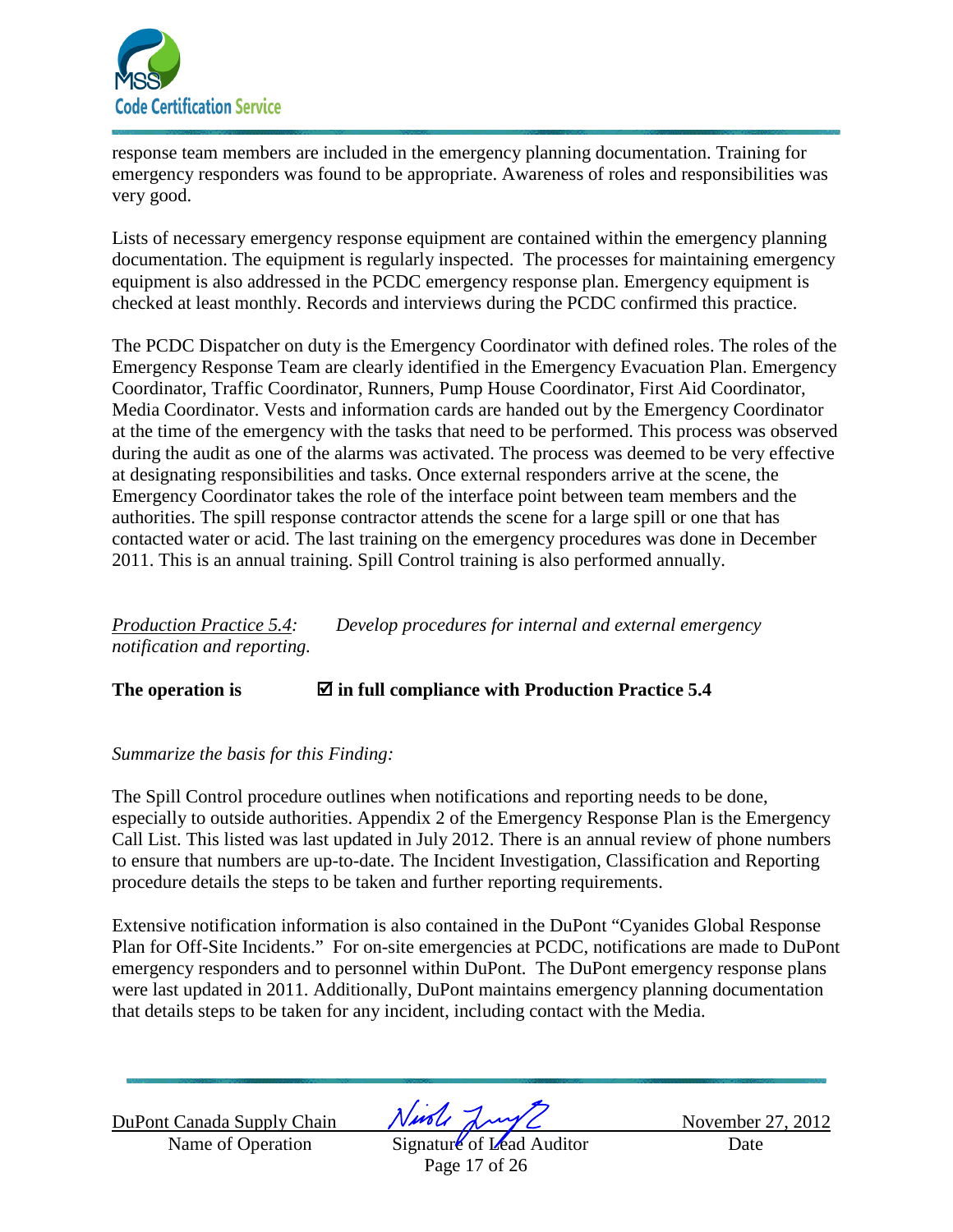

*Production Practice 5.5: Incorporate into response plans and remediation measures monitoring elements that account for the additional hazards of using cyanide treatment chemicals.* 

**The operation is in full compliance with Production Practice 5.5** 

*Summarize the basis for this Finding:* 

PCDC's Sodium Cyanide procedure and the spill control procedures detail decontamination and disposal. Additional details regarding the remediation, neutralization, decontamination, and disposal of clean-up debris are contained within the DuPont Global Emergency Response Procedures. Extensive descriptions of necessary action steps depending on the incident scenario are clearly outlined in the procedures.

The PCDC and DuPont emergency response plans prohibit the use of treatment chemicals such as sodium hypochlorite, ferrous sulfate and hydrogen peroxide if cyanide spills into surface waters.

No cyanide solution is handled at this location and it is highly improbable that a spill of solid sodium cyanide onto concrete would result in a release requiring environmental monitoring. .

| Production Practice 5.6: Periodically evaluate response procedures and capabilities and |
|-----------------------------------------------------------------------------------------|
| revise them as needed.                                                                  |
|                                                                                         |

**The operation is in full compliance with Production Practice 5.6** 

*Summarize the basis for this Finding:* 

Both the PCDC and DuPont emergency procedures are reviewed at least annually to keep the plans up-to-date and confirm that the plans continue to be appropriate for the operation.

DuPont and PCDC perform internal emergency drills on an annual basis. Records were available to show that emergency drills were conducted for security breaches, evacuation, and cyanide exposure in 2012. Drills and records maintained from the drills were found to be comprehensive and of very high quality.

Full incident investigations are conducted by DuPont in the event that an actual emergency occurs. Revisions to the PCDC and DuPont emergency procedures are processed following drills and actual emergencies, as necessary.

DuPont Canada Supply Chain  $\sqrt{M\sqrt{L}}$  November 27, 2012

Name of Operation Signature of Lead Auditor Date Page 18 of 26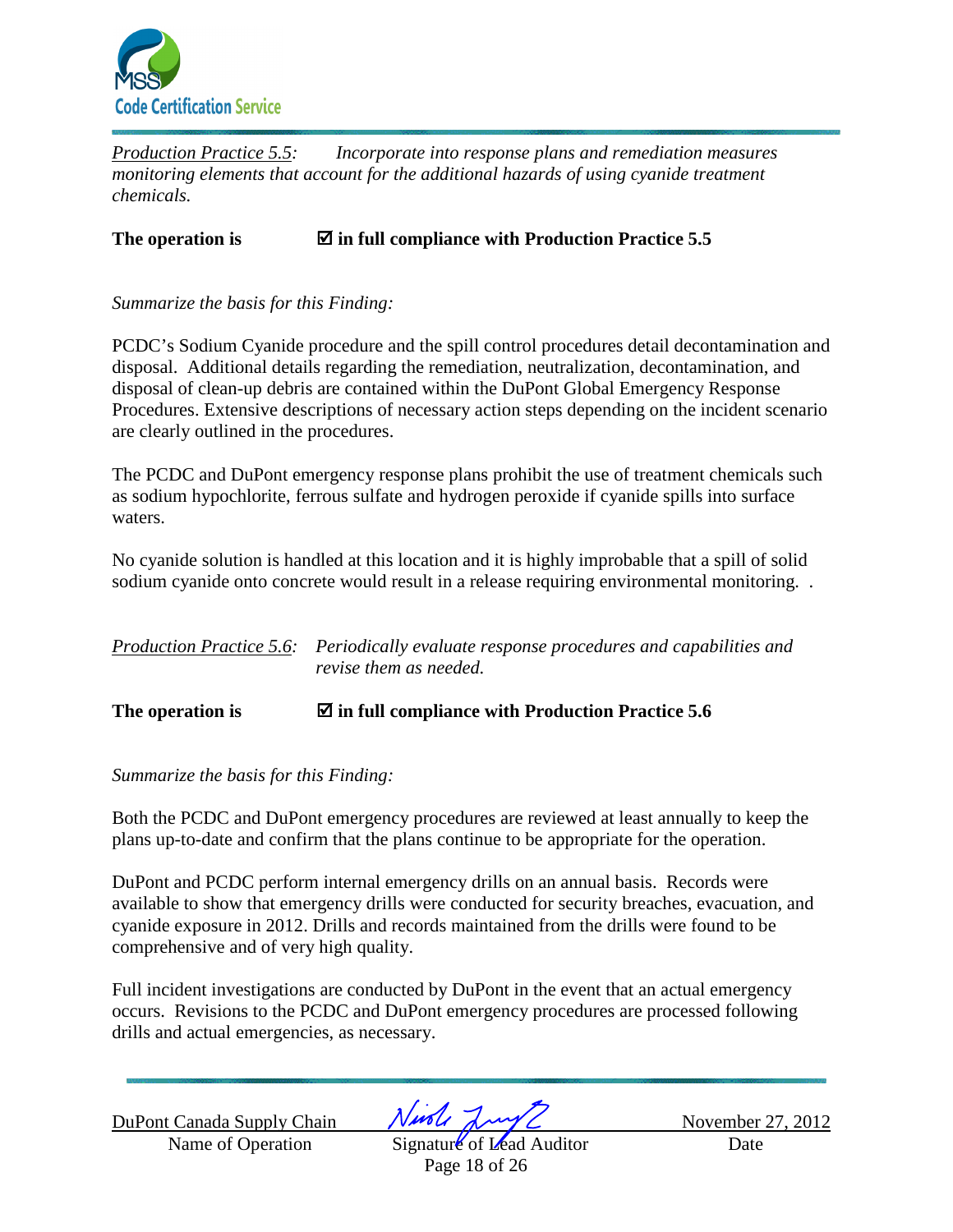

# **TONA Transport Certification Audit - Auditor's Finding**

The TONA cyanide transportation practices were evaluated for ICMI Code compliance using the *ICMI Cyanide Transportation Verification Protocol (2009).* TONA internal Standards, Policies, Practices, and Procedures regarding the management of the operations were reviewed. Overall trucking operations including shipment tracking, chain of custody practices, dispatch practices, equipment maintenance, driver qualification and training, route risk assessment, and emergency planning activities were evaluated. The audit was conducted through discussions and interviews with multiple individuals in cross-functional roles at TONA. Records were randomly sampled for all ICMC requirements and were found to be acceptable.

The results of this certification audit indicate that the TONA Transport Operations based from the PCDC location are in FULL COMPLIANCE with International Cyanide Management Code requirements.

# **TONA Transport Certification Audit Results**

*1. TRANSPORT: Transport cyanide in a manner that minimizes the potential for accidents and releases.* 

*Transport Practice 1.1: Select cyanide transport routes to minimize the potential for accidents and releases.* 

**The operation is: in full compliance with Transport Practice 1.1** 

*Summarize the basis for this Finding:* 

TONA Transport maintains a procedure entitled "Transportation of Sodium Cyanide." This procedure details all policies and procedures that were added to the standard operating procedures when the organization started transporting cyanide in 2011. Part of the procedure addresses ICMI requirements regarding route selection, route risk assessment, route approval, and driver feedback.

DuPont Canada Supply Chain  $\sqrt{M\sqrt{L}}$  November 27, 2012

Name of Operation Signature of Lead Auditor Date Page 19 of 26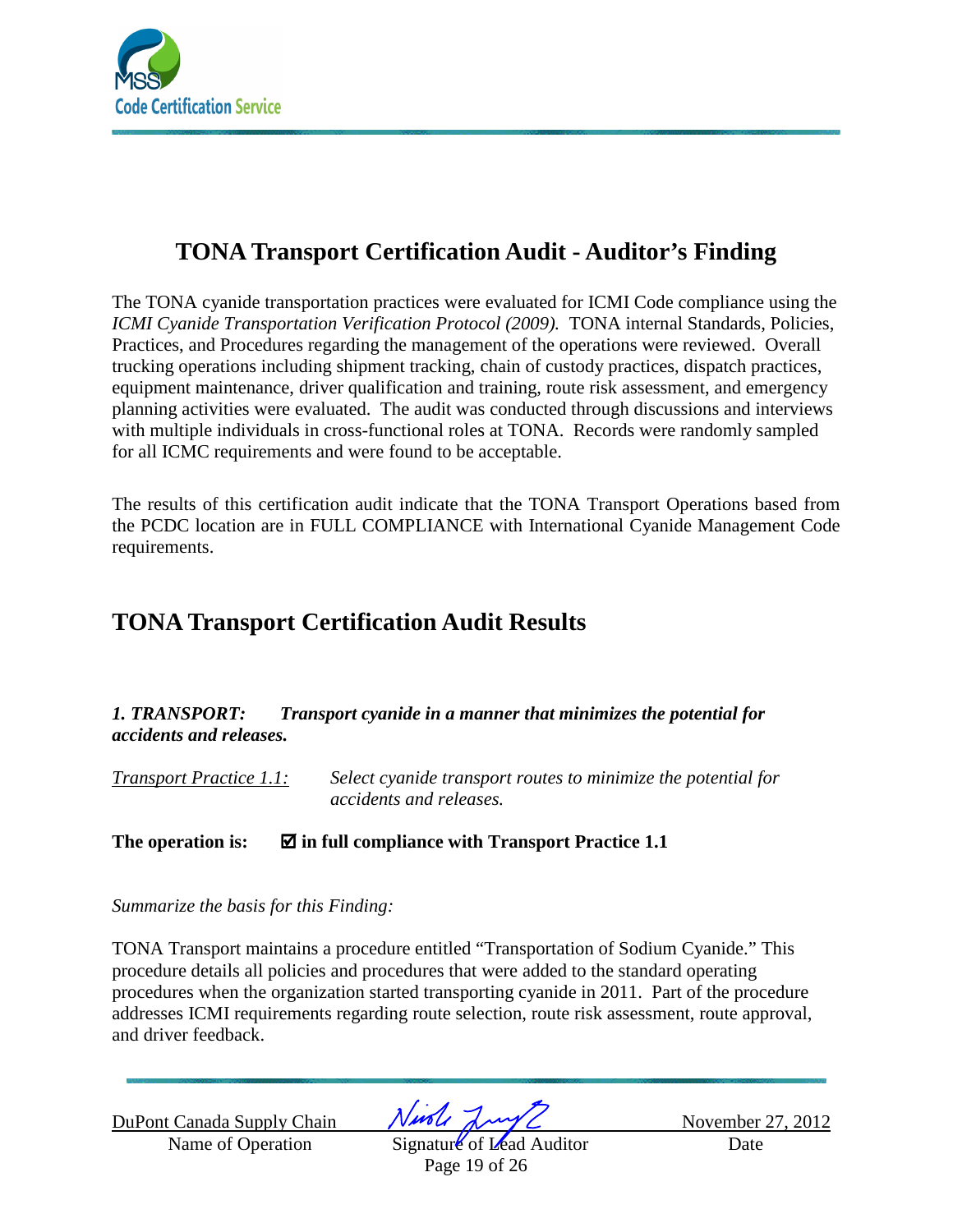

The TONA Transportation Manager reviews and approves all transportation routes used for cyanide shipments. The Transportation Manager reviews the cyanide routes at least annually and maintains the approved routing documentation for each cyanide transportation route. According to interviews and a review of records, all cyanide delivery routes are evaluated to determine if comparable routes would be available that would reduce the risks associated with proximity to high population densities, poor road infrastructure (sharp turns), pitch & grade, proximity to water bodies, and prevalence and likelihood of poor weather and resulting poor driving conditions. Routing considerations were found to be consistent with those required by the Code.

Records were available to show that the TONA Transportation Manager evaluated risks associated with routes when they are initially established. Specific routes, risks, and risk mitigation measures are detailed in the records.

Driver feedback is obtained after each delivery, as appropriate through the dispatch operation. This is detailed in the "Transportation of Sodium Cyanide" procedure. According to interviews, driver feedback is also formally sought out and incorporated into the process when the routes are re-evaluated on an annual basis.

Risk mitigation measures to be taken on a specific route are documented in the Route Risk Assessment records. Drivers were trained on the route risk assessment information and signed to demonstrate that they understood the information. The consideration of stakeholder concerns such as the use of only government-designated hazmat routes ensures adherence to local requirements regarding hazardous materials.

DuPont communicates emergency response information to external responders who would respond in the event of an emergency. Records were available to demonstrate that DuPont had trained personnel at the local hospital and that DuPont also trained its Canadian response contractor Newalta in 2012, as per the DuPont Emergency Response Assistance Plan (ERAP) that is required by Canadian regulations.

TONA does not use subcontractors for any portion of its cyanide transportation operations.

*Transport Practice 1.2: Ensure that personnel operating cyanide handling and transport equipment can perform their jobs with minimum risk to communities and the environment.* 

The operation is:  $\boxtimes$  in full compliance with Transport Practice 1.2

*Summarize the basis for this Finding:* 

DuPont Canada Supply Chain  $\sqrt{M\sqrt{L}}$  November 27, 2012

Name of Operation Signature of Lead Auditor Date Page 20 of 26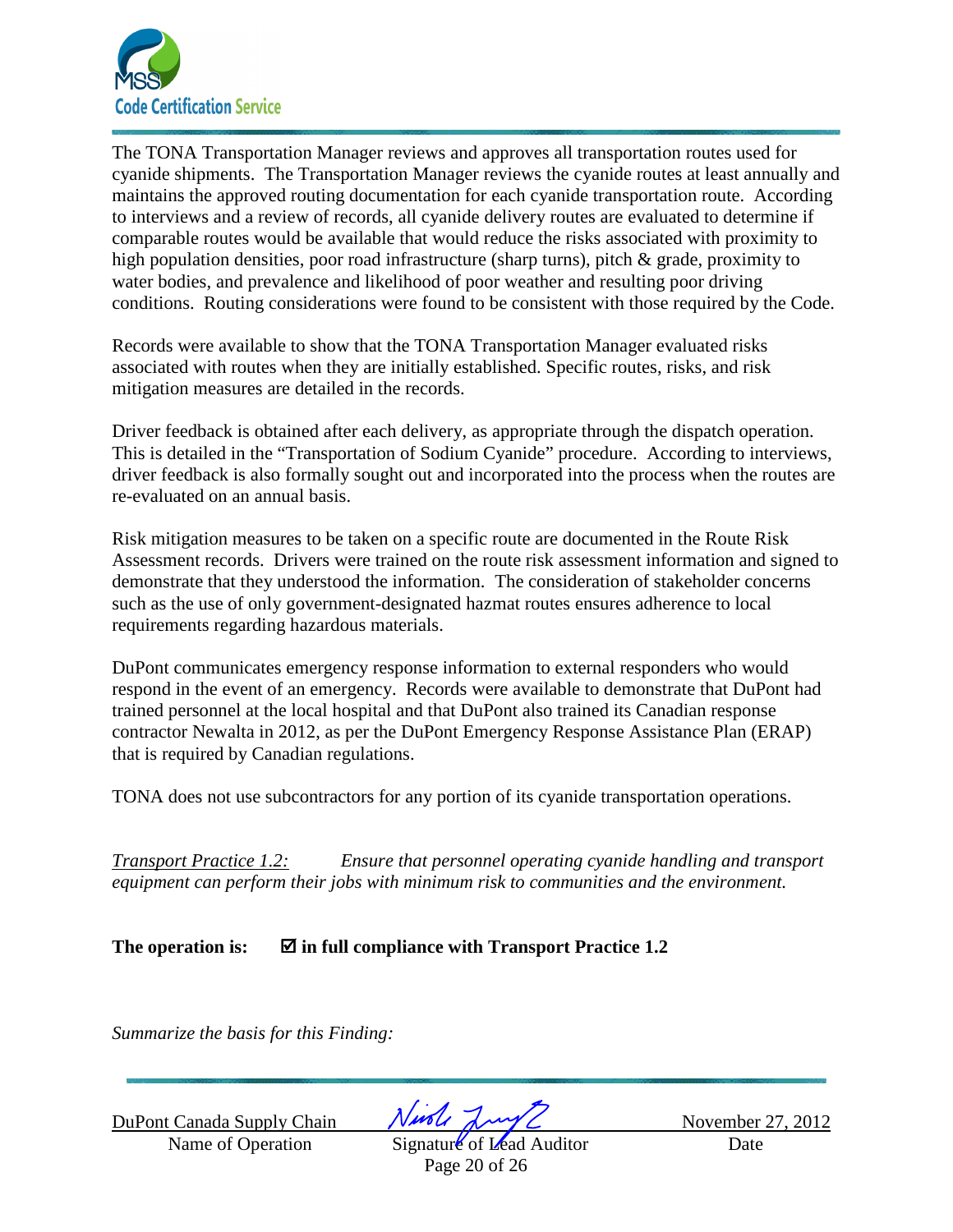

TONA uses only trained, qualified and licensed drivers. Drivers have a minimum of three years experience and each have a Commercial Driver's License with hazardous material transportation cards from either Canada or the U.S. Record reviews and interviews were used to confirm that all personnel operating cyanide transport equipment are qualified and have been trained sufficiently to enable them to perform their jobs safely and appropriately.

Training records were well organized and were available for all drivers who are authorized for transporting cyanide. Training records showed that drivers had been trained on the hazards of cyanide and emergency notification procedures. All drivers who transport cyanide receive annual cyanide safety training. Training records for 2011 and 2012 were reviewed. The TONA Driver Trainer tracks the expiration dates of the driving credentials and training. The training materials were found to be very thorough. Testing is done after training to ensure competency and understanding.

*Transport Practice 1.3: Ensure that transport equipment is suitable for the cyanide shipment.*

### The operation is:  $\Box$  in full compliance with Transport Practice 1.3

#### *Summarize the basis for this Finding:*

TONA transports cyanide intermodal containers using heavy-duty commercial tractors pulling triple-axle chasses. They are capable of handling loads that are significantly heavier than the 20 foot intermodal containers that are used in this supply chain. Equipment, including tractors, chasses, communications equipment, tires, and intermodal containers were evaluated during the audit. Vendors that supply the tractor and chassis equipment were also audited during this evaluation. Preventive maintenance programs at both vendors were found to be very well organized and they demonstrated strong processes that are used to maintain equipment in proper and safe working condition.

The weights are standard weights indicated on the Bill of Lading. The equipment is capable of handling loads far in excess of the amounts of cyanide that can be packed into a 20-foot intermodal container. This was confirmed through a review of records and specification information for the equipment.

DuPont Canada Supply Chain  $\sqrt{M\sqrt{L}}$  November 27, 2012

Name of Operation Signature of Lead Auditor Date Page 21 of 26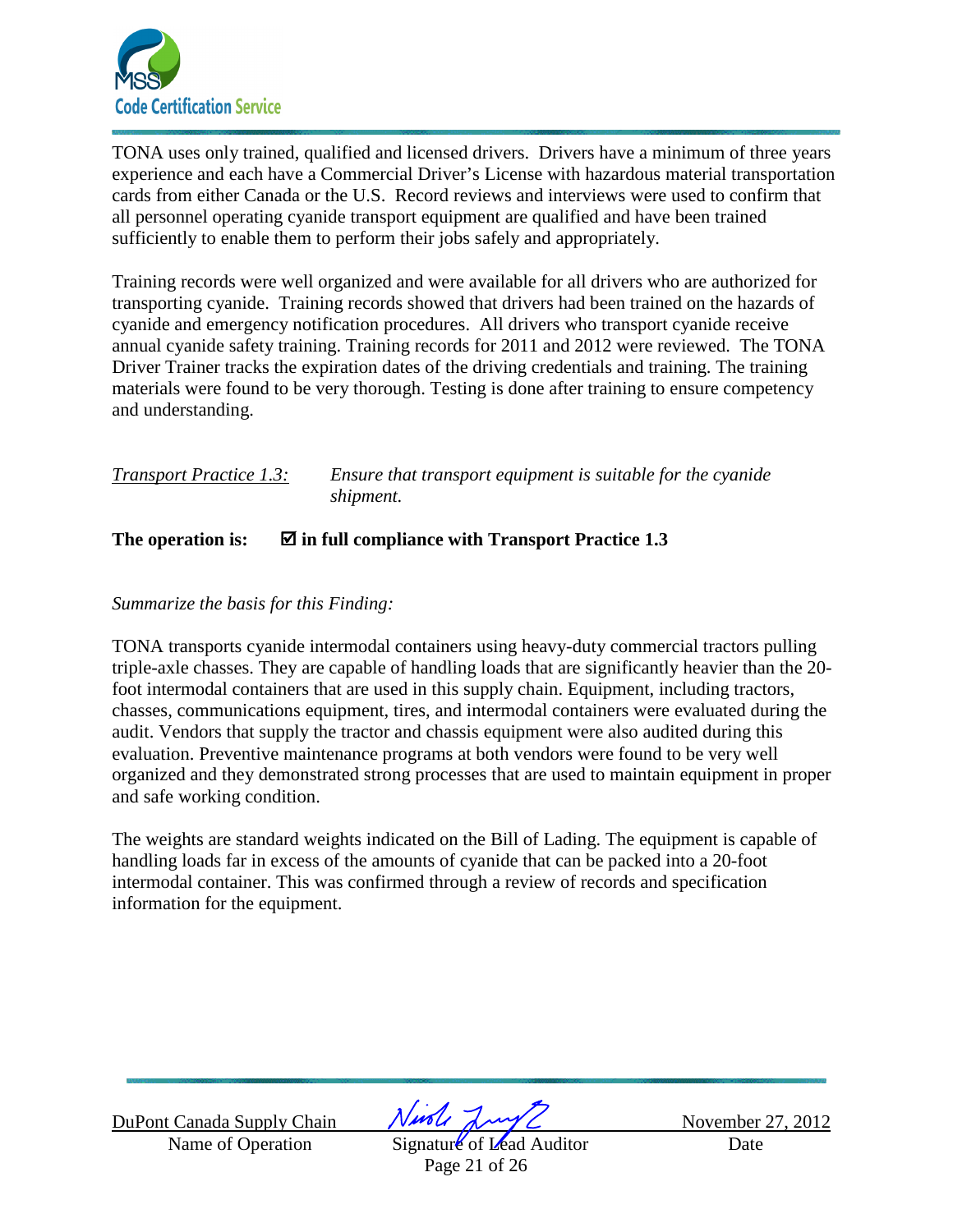

*Transport Practice 1.4: Develop and implement a safety program for transport of cyanide.* 

## **The operation is: in full compliance with Transport Practice 1.4**

*Summarize the basis for this Finding:* 

Cyanide packages are loaded using documented blocking and bracing methods into intermodal containers by PCDC personnel. TONA drivers confirm that the load has been properly secured after the cargo has been loaded. Appropriate placards are displayed on all four sides of the trailers. Records were reviewed and drivers were found to be excellent at properly maintaining records to show pre-trip and post-trip inspections and the results of these inspections. Records were also readily available to show that when equipment deficiencies were noted, that these deficiencies were promptly resolved.

All equipment, including tractors, trailers, and tires were in excellent condition. Vendors that maintain the tractors and trailers were audited and were found to have excellent preventive maintenance processes in place. Comprehensive records were readily available to demonstrate that all preventive maintenance activities were being conducted per plan.

Drivers abide by the Canadian laws with regard to limitations on the number of hours driven. Logs demonstrated that drivers are not exceeding limitations. *Transport Practice 1.5: Follow international standards for transportation of cyanide by sea and air.*

The operation is:  $\boxtimes$  in full compliance with Transport Practice 1.5

*Summarize the basis for this Finding:* 

TONA does not ship cyanide by sea or by air. This section of the ICMC does not apply to the operation

DuPont Canada Supply Chain  $\sqrt{M\sqrt{L}}$  November 27, 2012

Name of Operation Signature of Lead Auditor Date Page 22 of 26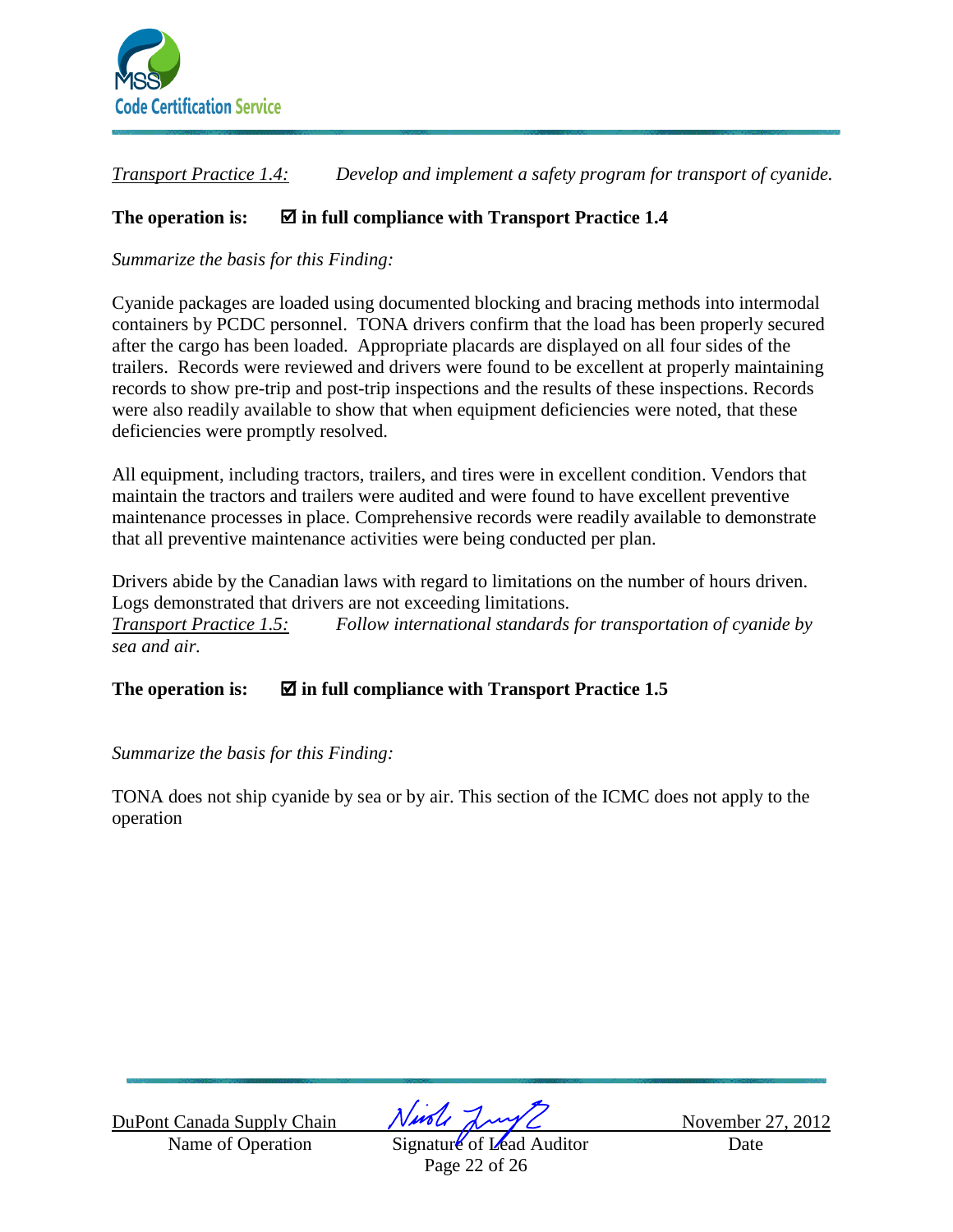

*Transport Practice 1.6: Track cyanide shipments to prevent losses during transport.* 

### **The operation is: in full compliance with Transport Practice 1.6**

*Summarize the basis for this Finding:*

TONA uses several GPS and communication systems to ensure that drivers are always able to communicate with dispatch personnel and others, as necessary. According to interviews, the communication system functionality is confirmed during the pre-trip inspection process. Records were also available to demonstrate that communications equipment is confirmed to be in good working condition during monthly functional tests.

GPS tracking pings the tractors every 15 minutes, enabling close tracking of shipments. Dispatch personnel demonstrated their ability to access real-time information if there were any question as to the location of a truck. The system software is tested remotely on a weekly basis to ensure that it is properly functioning. Blackout areas do not present a significant problem on the routes traveled.

Drivers have shipping documentation including the Bill of Lading with them at all times during a shipment. Information regarding the type of material transported, the type of container, the number of packages, and the weight of the shipment is consistently entered onto the Bill of Lading by the shipper. Drivers carry Emergency Response Guides with them during deliveries. This practice was confirmed through interview.

Shipping paperwork was found to be conformant to Code requirements, including chain of custody requirements.

### *2. INTERIM STORAGE: Design, construct and operate cyanide trans-shipping depots and interim storage sites to prevent releases and exposures.*

*Transport Practice 2.1: Store cyanide in a manner that minimizes the potential for accidental releases.* 

**The operation is: in full compliance with Transport Practice 2.1** 

*Summarize the basis for this Finding:* 

DuPont Canada Supply Chain  $\sqrt{M\sqrt{L}}$  November 27, 2012

Name of Operation Signature of Lead Auditor Date Page 23 of 26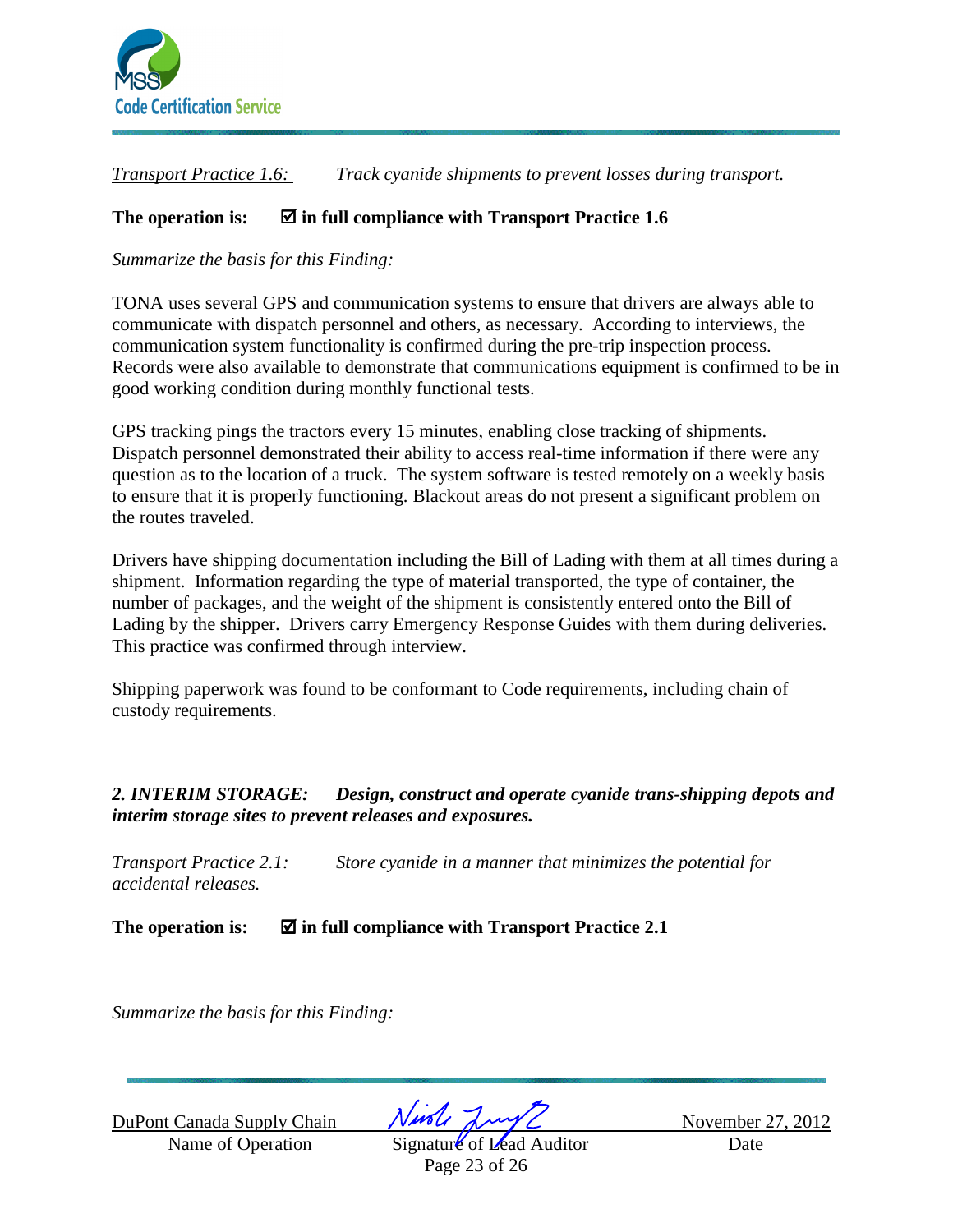

TONA does not have any cyanide interim storage responsibilities. The PCDC is the storage facility for this supply chain. During the audit of the warehouse, confirmation was made that all ICMI interim storage requirements are fulfilled. Cyanide packages have appropriate warnings, PPE requirements are defined, and smoking, eating, and drinking are not allowed in the storage areas. The facility is fenced and doors are locked to prevent unauthorized access. Cyanide is separated from other materials in the storage area as well as in the loading / unloading areas to ensure that incompatible materials are never in the same location. The facility is under roof and loading and unloading activities are conducted under roof to minimize the potential for the material to become wet. Confirmation was made that ventilation in the facility is adequate for the storage of cyanide. The only material stored at the facility is solid cyanide briquettes in multiple layers of packaging within sealed intermodal containers. The requirement for additional spill barriers was not deemed to be applicable to this operation.

### *3. EMERGENCY RESPONSE: Protect communities and the environment through the development of emergency response strategies and capabilities*

*Transport Practice 3.1: Prepare detailed emergency response plans for potential cyanide releases.* 

### **The operation is: in full compliance with Transport Practice 3.1**

*Summarize the basis for this Finding:* 

TONA maintains Vehicle Accident Procedures for accidents with and without spilled materials. The emergency procedures are very thorough and are maintained as part of the Driver's Manual. This Manual is required to be in the trucks during transport. The plans were found to be appropriate for the routes driven. The emergency response plans describe what steps are to be taken in response to traffic accidents. The procedures include cyanide-specific response actions and general cyanide safety information.

DuPont maintains an Emergency Reasponse Action Plan (ERAP) for all transportation modes in Canada, as required by regulations. These emergency plans were reviewed during the audit and were found to be appropriate for the supply chain. The ERAP was approved on June 22, 2011. Emergency Response Contractors are trained by DuPont every three years, as described in the ERAP. The last training was conducted in 2012. The plan was updated on February 14, 2012.

TONA only transports cyanide via truck and all scenarios considered in the emergency planning documents were related to truck accidents or small cyanide spills from packaging. Solid sodium cyanide (the only physical form transported), roadway infrastructure differences, and the roles of the different emergency responders are discussed in the planning information.

DuPont Canada Supply Chain  $\sqrt{M\sqrt{L}}$  November 27, 2012

Name of Operation Signature of Lead Auditor Date Page 24 of 26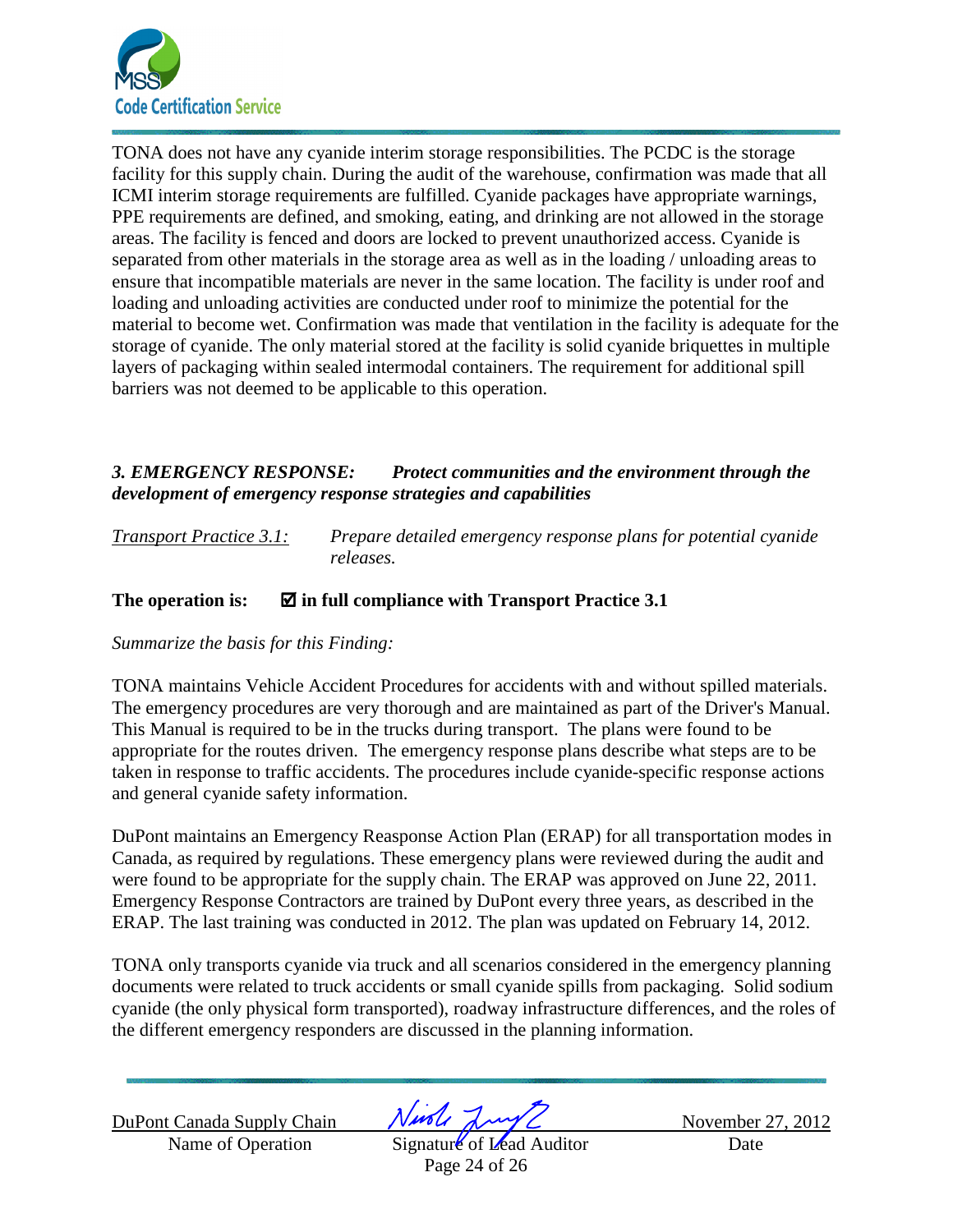

| <b>Transport Practice 3.2:</b> | Designate appropriate response personnel and commit |
|--------------------------------|-----------------------------------------------------|
|                                | necessary resources for emergency response.         |

#### The operation is:  $\boxtimes$  in full compliance with Transport Practice 3.2

*Summarize the basis for this Finding:* 

Emergency response training and cyanide-specific safety and emergency response training is given to employees on an annual basis. The emergency training consists of a DVD, the Driver's Manual, and Cyanide Safety training. The DVD training is made by Danatec.

At the time of dispatch the driver is issued an emergency equipment bag and Sodium Cyanide Driver PPE Checklist. Records were available to show that the drivers are checking equipment availability and kit completeness before each trip. The bag contains: goggles, chemical suit, rubber boots, gloves, tarp, and containment pool. The bags are sealed to ensure that the contents have not been disrupted. If the seal is broken the Quebec Fleet Supervisor/Driver Trainer is notified by the driver and the bag is re-stocked.

The responsibilities of the driver are clearly defined. The driver is to secure the scene, assist emergency responders with information about the product, and make all necessary telephone notifications.

*Transport Practice 3.3: Develop procedures for internal and external emergency notification and reporting.*

**The operation is: in full compliance with Transport Practice 3.3** 

*Summarize the basis for this Finding:* 

Emergency numbers are listed in the Driver's Manual with a central toll free number.

The DuPont ERAP is reviewed on an annual basis for accuracy and is updated within 24 hours after a change is identified.

*Transport Practice 3.4: Develop procedures for remediation of releases that recognize the additional hazards of cyanide treatment chemicals.*

### **The operation is: in full compliance with Transport Practice 3.4**

*Summarize the basis for this Finding:* 

DuPont Canada Supply Chain  $\sqrt{M\sqrt{L}}$  November 27, 2012

Name of Operation Signature of Lead Auditor Date Page 25 of 26